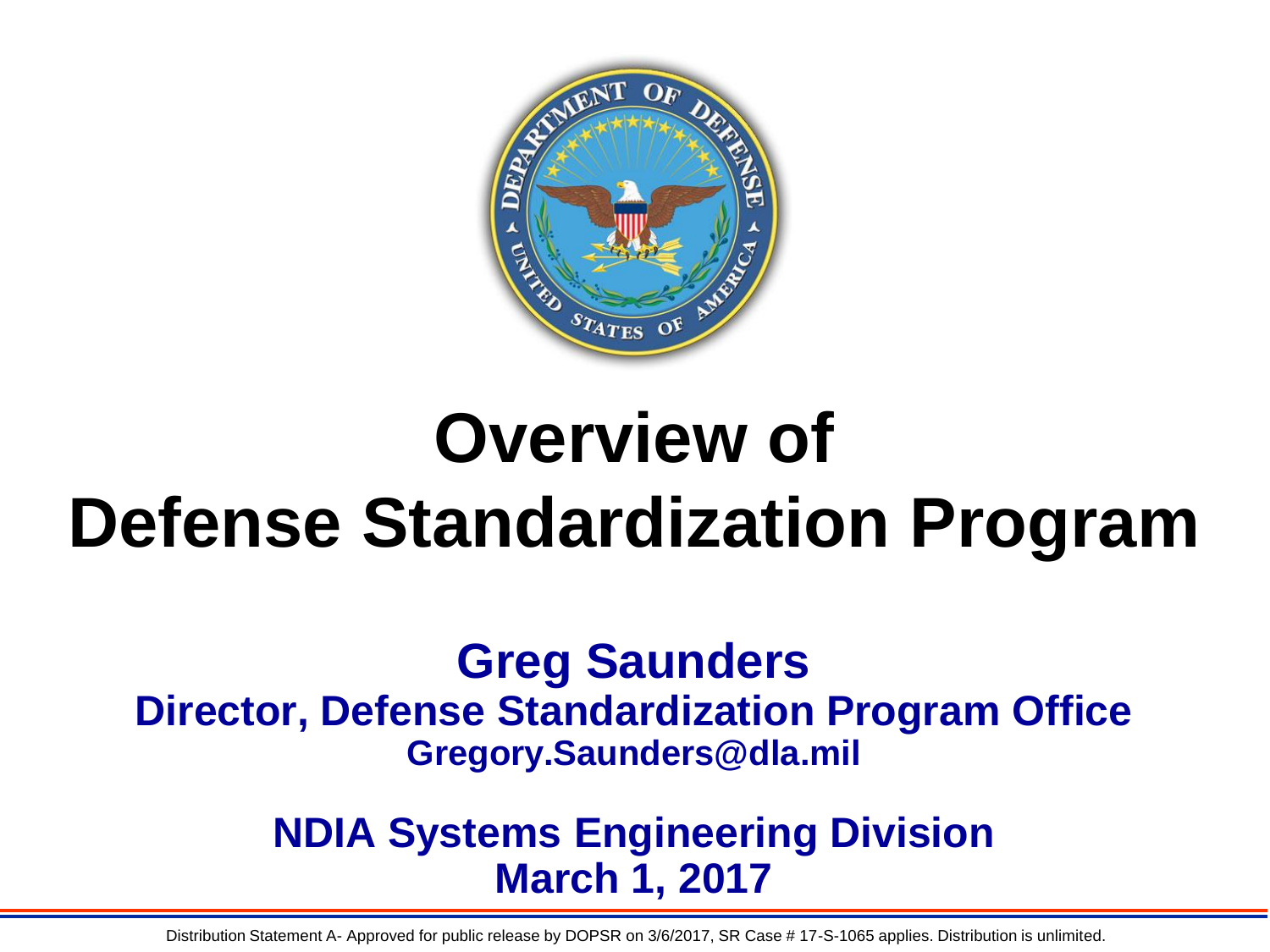

### **Defense Standardization Program Policy Responsibilities**



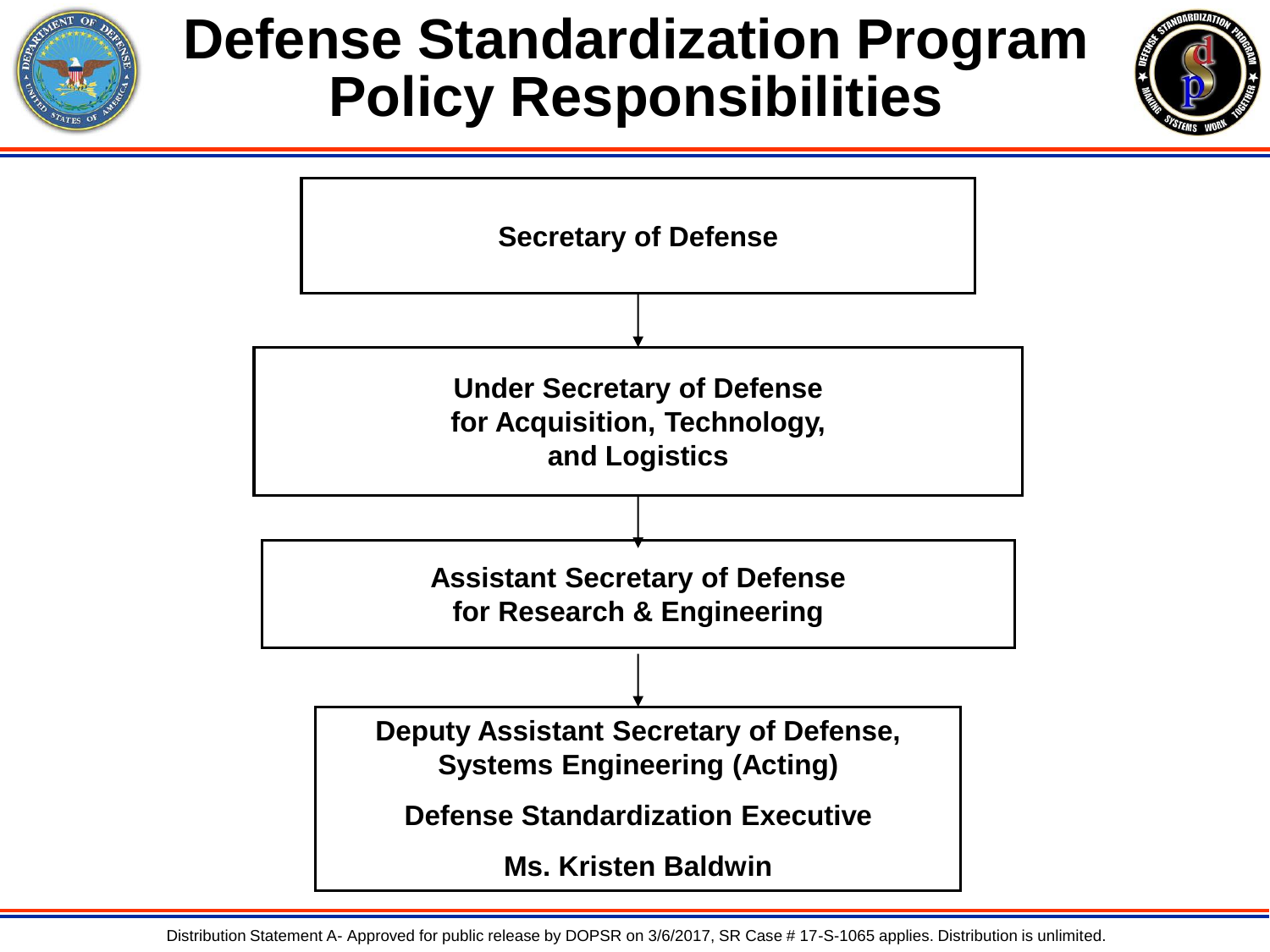

# **Systems Engineering Organization**



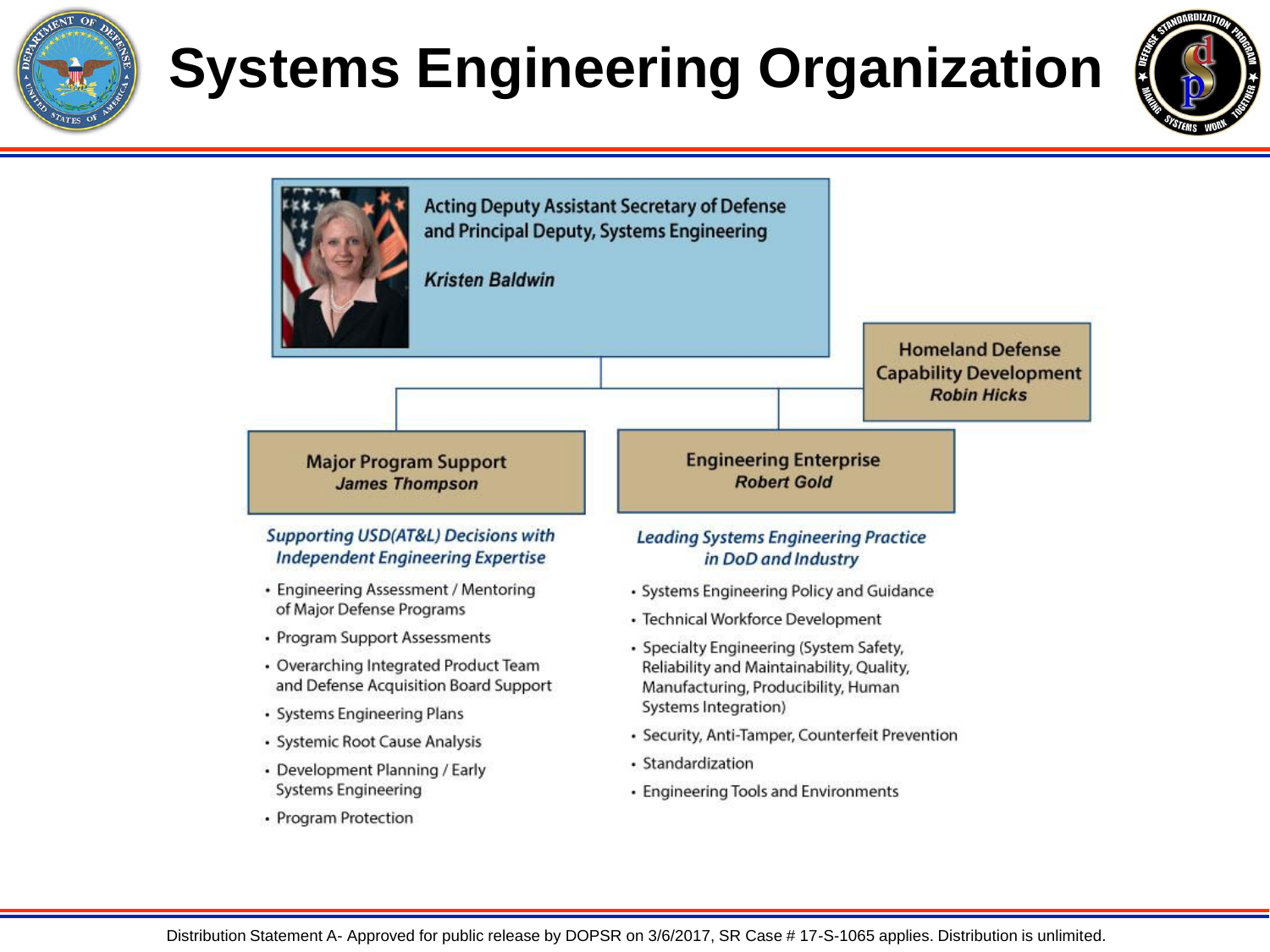

# **Defense Standardization Council**





## **Senior Level Policy and Strategic Direction**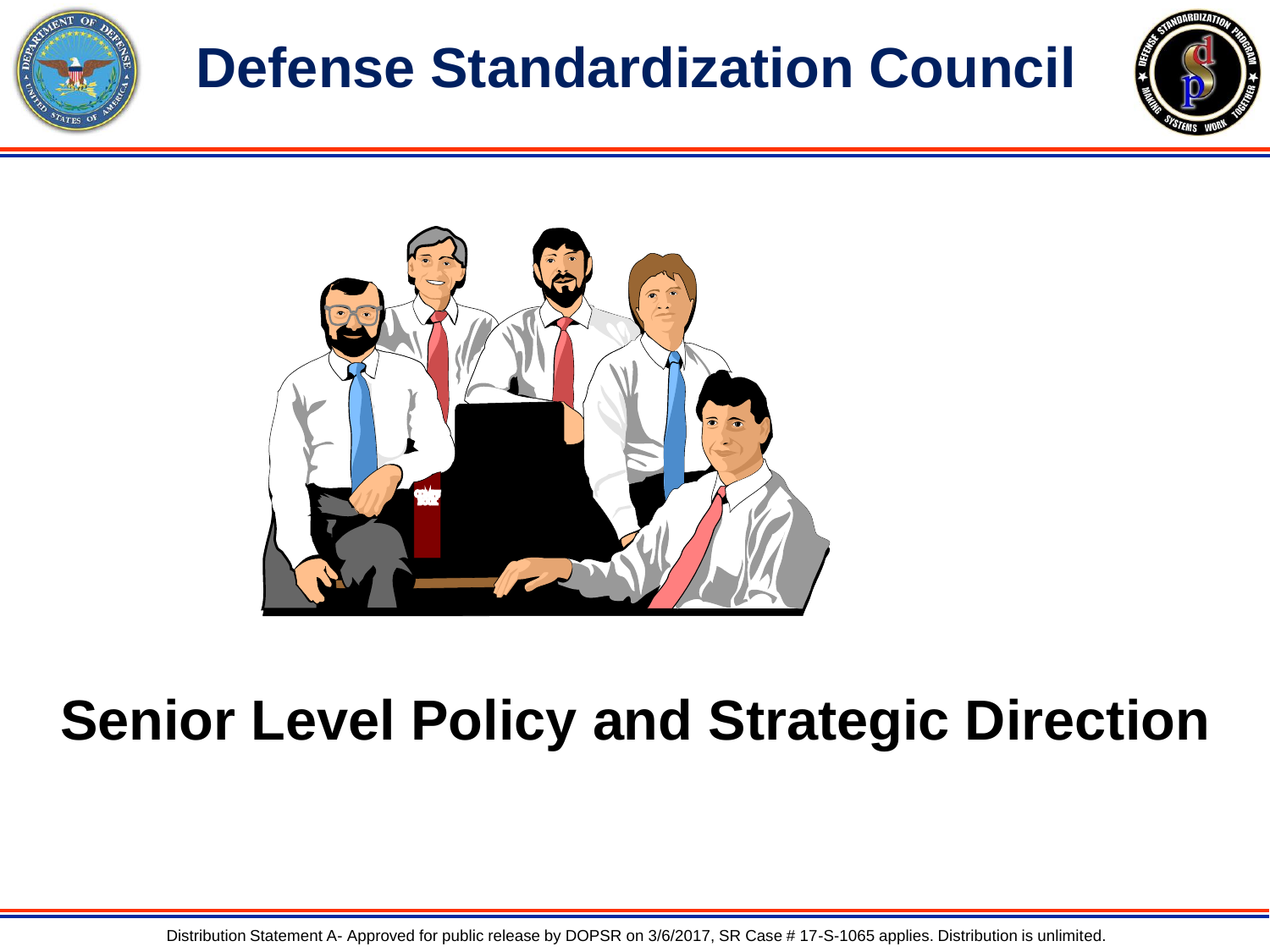



- **OSD – Ms. Kristen Baldwin**
- **Army – Mr. Nathan Godwin**
- **Navy – Dr. John Burrow**
- **Air Force – Mr. Jeffrey Stanley**
- **DLA – Ms. Edilia Correa**
- **DISA – Mr. Sherman Charles**
- **NSA – Mr. Frank Goss**

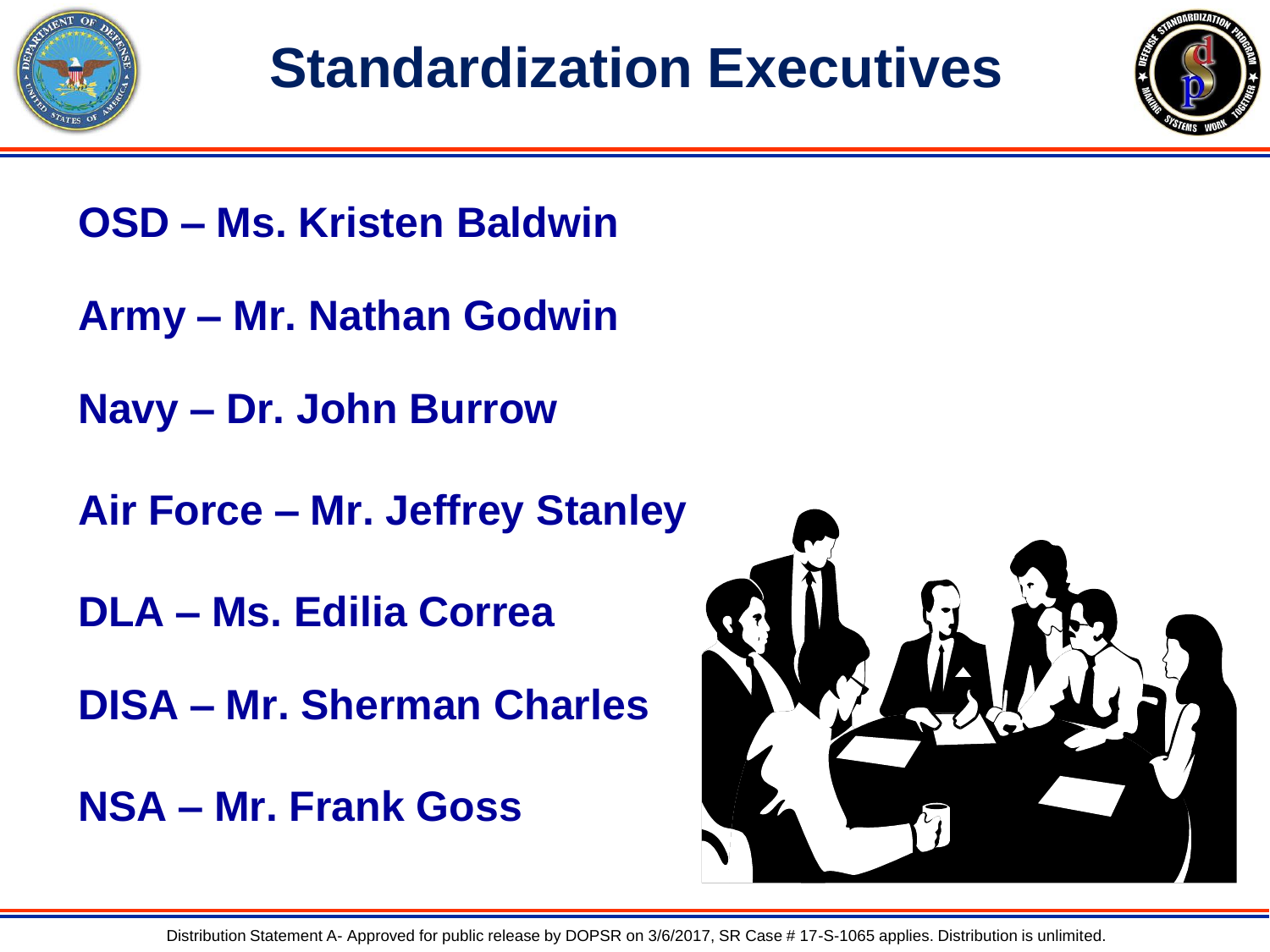

# **DSP Management Structure**



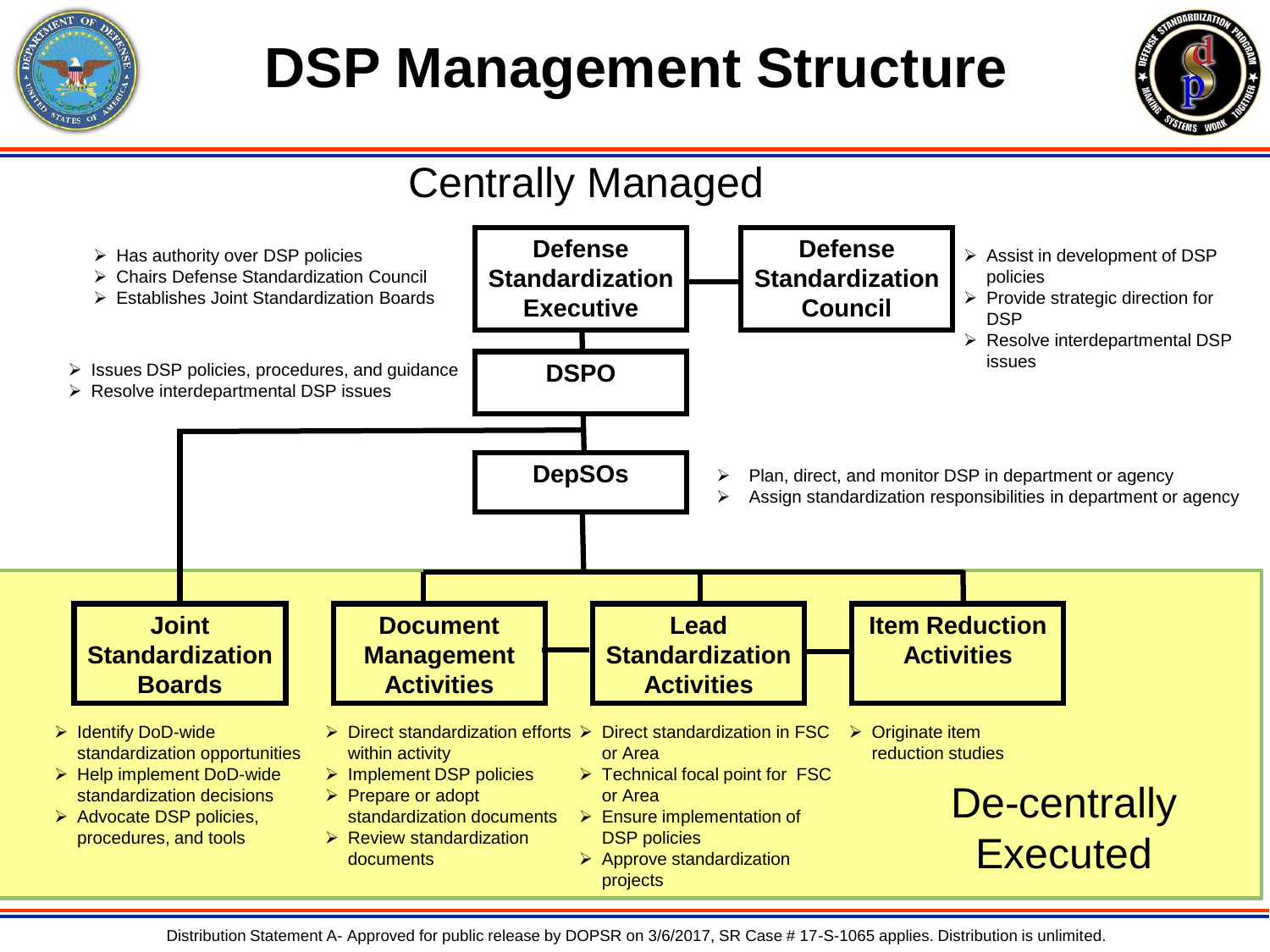

## **Types of Standardization Documents Used by the DoD**



#### **28,957 Active Documents as of February 2017**

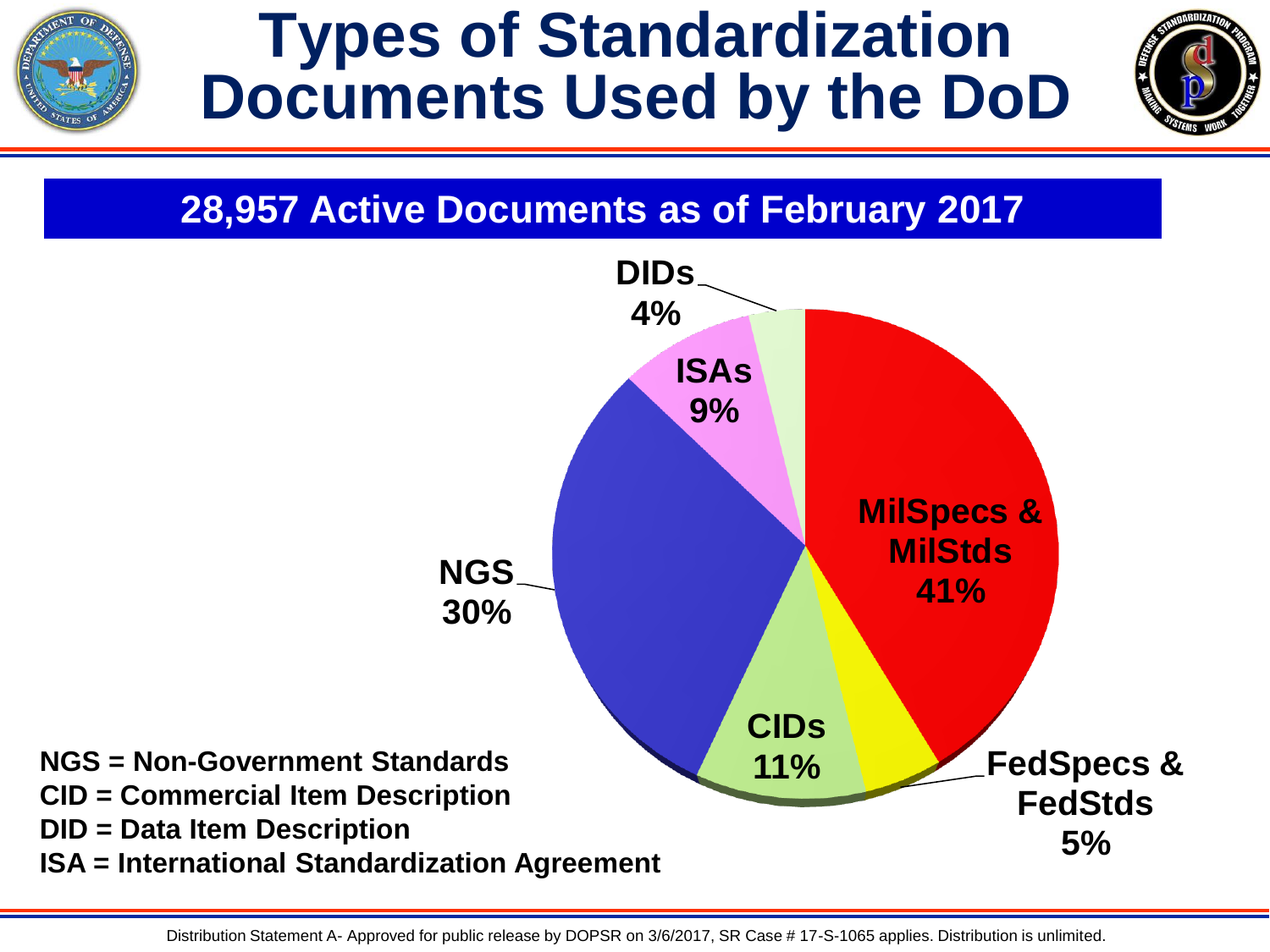![](_page_7_Picture_0.jpeg)

### **Defense Standardization Program Office (DSPO) Provides Support**

![](_page_7_Picture_2.jpeg)

| <b>TOOLS</b>                                                                                                                                                                                                                                                                                                                                          | <b>TRAINING</b><br><b>AND</b><br><b>EDUCATION</b>                                                                                                                                                                                                                                                                                                                                                                          | <b>JOINT AND</b><br><b>SERVICE SPECIFIC</b><br><b>EFFORTS</b>                                                                                                                                                                        | <b>COALITION</b><br><b>EFFORTS</b>                                                                                                                                                                                                                                                                                                                                                                                                                         | <b>STANDARDS</b><br><b>DEVELOPMENT</b><br><b>ORGANIZATIONS</b>                                                                                                                                                                                                                                                                                                                                                                                                                                                                                                    |
|-------------------------------------------------------------------------------------------------------------------------------------------------------------------------------------------------------------------------------------------------------------------------------------------------------------------------------------------------------|----------------------------------------------------------------------------------------------------------------------------------------------------------------------------------------------------------------------------------------------------------------------------------------------------------------------------------------------------------------------------------------------------------------------------|--------------------------------------------------------------------------------------------------------------------------------------------------------------------------------------------------------------------------------------|------------------------------------------------------------------------------------------------------------------------------------------------------------------------------------------------------------------------------------------------------------------------------------------------------------------------------------------------------------------------------------------------------------------------------------------------------------|-------------------------------------------------------------------------------------------------------------------------------------------------------------------------------------------------------------------------------------------------------------------------------------------------------------------------------------------------------------------------------------------------------------------------------------------------------------------------------------------------------------------------------------------------------------------|
| <b>Acquisition Streamlining</b><br>and Standardization<br><b>Information System</b><br>(ASSIST)<br><b>Government Industry</b><br>Data Exchange<br>Program (GIDEP)<br>Diminishing<br><b>Manufacturing Sources</b><br>and Material Shortages<br>(DMSMS) Knowledge<br>Sharing's Portal<br><b>Guide Books</b><br>Weapon System<br>Information Tool (WSIT) | Defense<br>$\bullet$<br>Standardization<br><b>Annual Conference</b><br><b>DAU Led Courses</b><br>$\bullet$<br>Continuous<br>$\bullet$<br><b>Learning Modules</b><br>Defense<br>$\bullet$<br>Standardization<br>Program Journal<br><b>DSPO Led Courses</b><br>$\bullet$<br><b>Case Studies</b><br>$\bullet$<br>Industry<br>$\bullet$<br>Conferences<br>$\cdot$ AIA<br><b>Aging Aircraft</b><br><b>DMSMS</b><br><b>ARSSG</b> | Defense<br>$\bullet$<br>Standardization<br>Council<br>Joint<br>$\bullet$<br>Standardization<br><b>Boards</b><br>$\bullet$<br><b>Annual Defense</b><br>Standardization<br>Program Awards<br>• Parts<br>Managements &<br>Qualification | <b>NATO</b> - operational,<br>materiel, and<br>administrative<br>standards<br><b>ABCA - Australia,</b><br>$\bullet$<br>Britain, Canada,<br>America – mostly<br>land based<br>standards<br><b>AUSCANZUKUS -</b><br>$\bullet$<br>Australia, Canada,<br>New Zealand,<br>United Kingdom,<br>USA - mostly naval<br>standards<br>• ASIC - Air and<br>Space<br>Interoperability<br>Council<br><b>CCEB</b> - Combined<br>Communication<br><b>Electronics Board</b> | <b>ANSI - American</b><br><b>National Standards</b><br>Institute<br><b>ISO</b> - International<br>$\bullet$<br><b>Standards</b><br>Organization<br><b>IEC</b> – International<br>$\bullet$<br>Electrotechnical<br>Commission<br><b>ASTM International</b><br>$\bullet$<br><b>SAE</b> - Society of<br>Automotive<br>Engineers<br>AIA - Aerospace<br>$\bullet$<br><b>Industries</b><br>Association<br><b>AIAA</b> - American<br>Institue of<br>Aeronautics and<br>Astronautics<br><b>IEEE</b> - Institute for<br><b>Electrical and</b><br>Electronic<br>Engineering |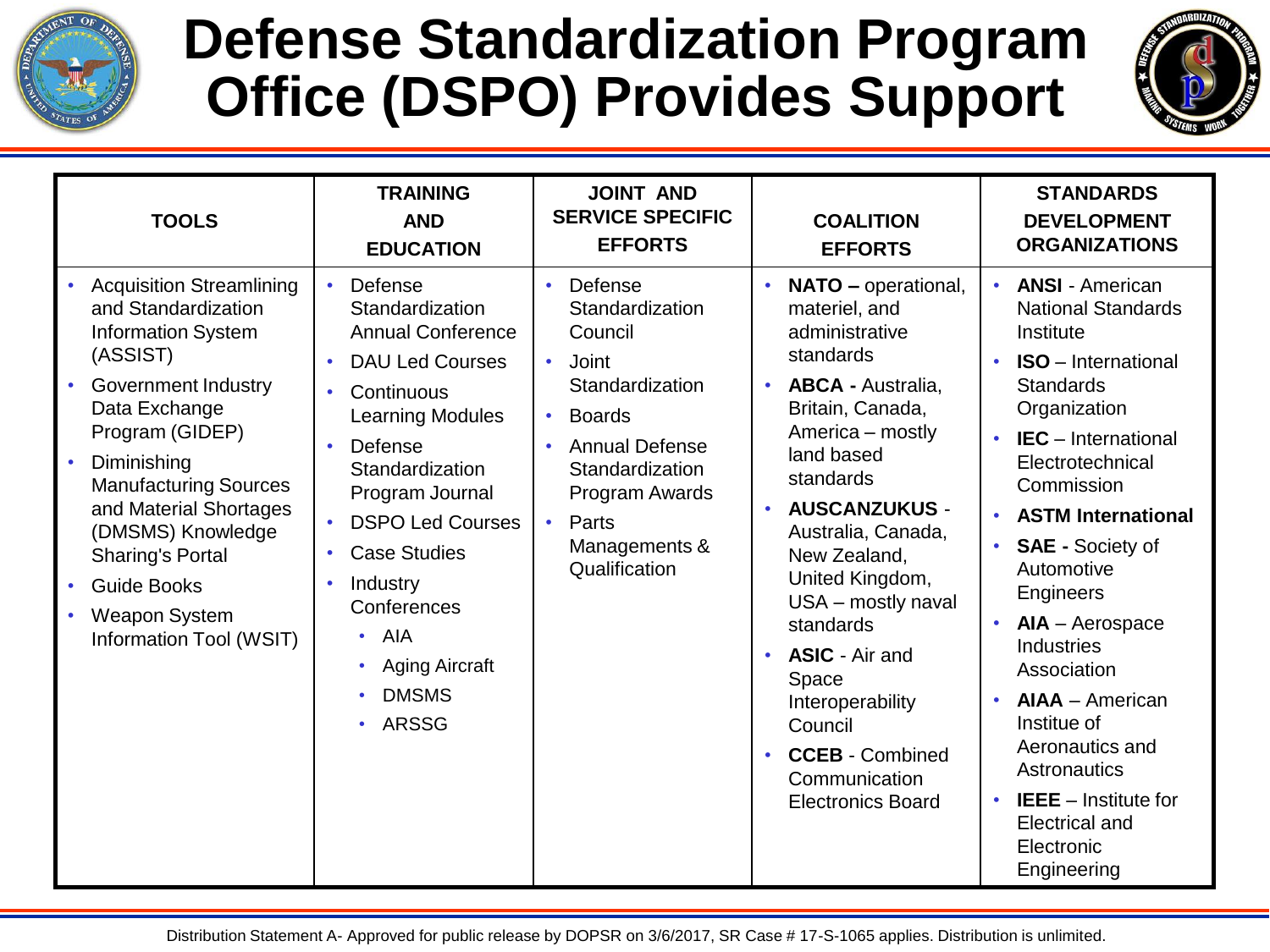![](_page_8_Picture_0.jpeg)

![](_page_8_Picture_2.jpeg)

#### • **Select most appropriate requirements for their application - ASSIST**

– Provides a way to search for and download Mil Specs and Stds, create custom reports, contact key DoD personnel, and monitor standardization projects. An Alert Service notifies users when changes are made to--or planned for--documents of interest. This management system supports DoD Standardization in establishing projects, coordinating documents, obtaining project and document numbers, and submitting documents for indexing. It is a portal for DoD users to access such applications as the Program Manager's Tool (PMT) and Weapon Systems Impact Tool (WSIT).

#### • **Mitigate risks of unavailability of obsolete products - GIDEP**

– Provides web access to fact-based information from across the federal government and its industry partners on non-conforming parts and processes (faulty, defective, fraudulent, counterfeit); DMSMS (obsolescence notices and solutions); a variety of engineering, reliability and maintainability databases; and metrology and calibration information. Also, provides access to a network of subject matter experts on above topics throughout government and industry. GIDEP's mission is to enhance safety and readiness and reduce total ownership cost across the research, development, acquisition and support lifecycle.

#### • **Respond to changes in technology - WSIT**

– Provides cross reference information relating Specifications and Standards to the weapon systems they support.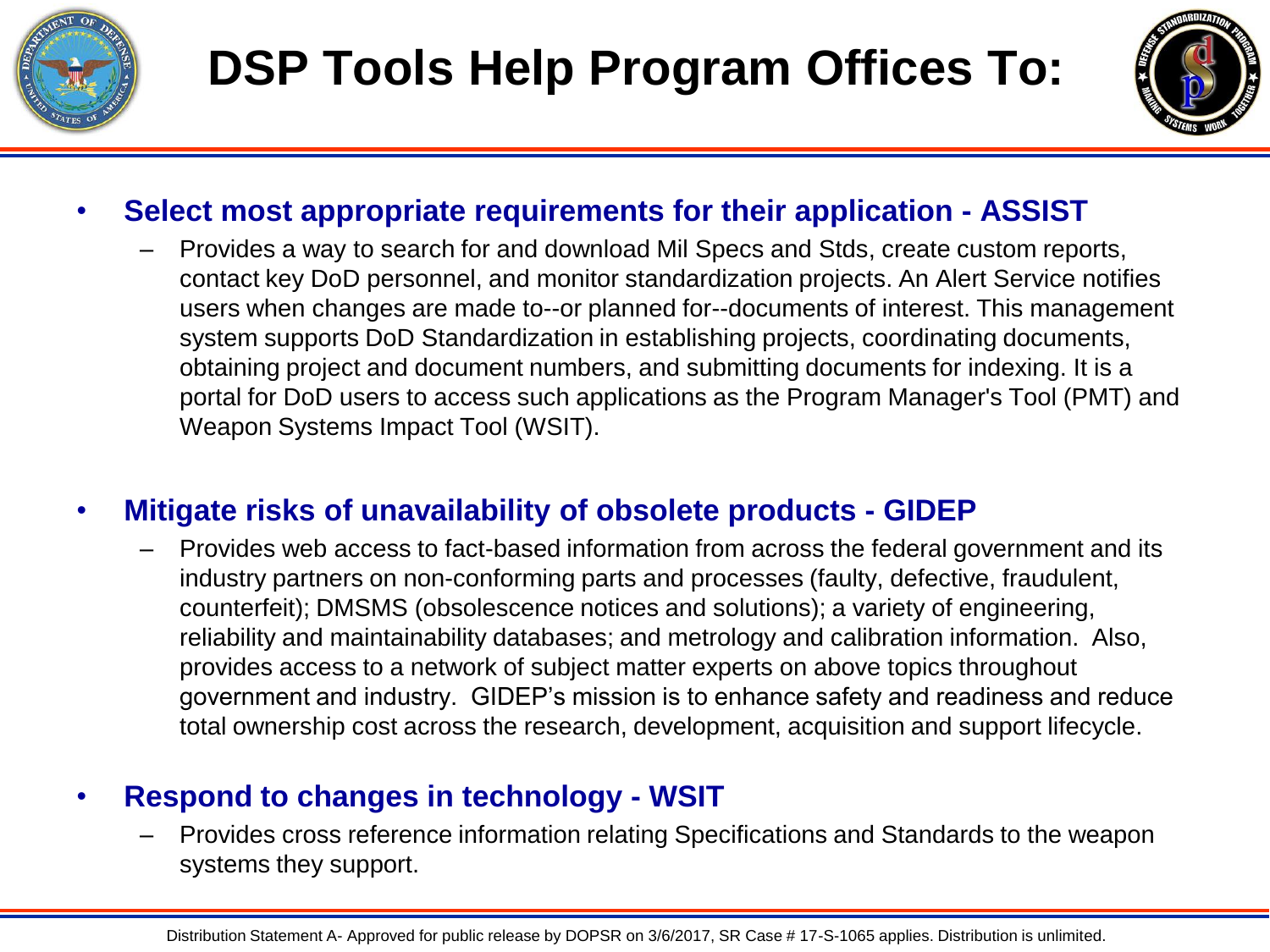![](_page_9_Picture_0.jpeg)

## **DSPO Guidebooks Provide Helpful Procedures**

![](_page_9_Picture_2.jpeg)

- **SD-2 – Buying Commercial and Non Developmental Items** provides guidance on the technical aspects of specifying, researching and buying commercial and NDI products to meet Defense needs at lowered developmental, reliability, and cost risk.
- **SD-9 – DoD Interaction with Non Government Standards Bodies** provides guidance on effective participation with NGSBs and on adoption of industry standards such as ASTM, SAE, IEEE, AIA, ASME, and 90 others.
- **SD-19 –Parts Management Guide** provides advice and guidance on establishing effective parts management programs to reduce logistics footprint and life cycle costs.
- **SD-21 – Specifications Mandated for Use** lists and provides reference information on Specs and Standards mandated for use by law, executive order, or DoD direction.
- **SD-22 - The DMSMS Guidebook** is a compilation of the best proactive practices from across the DOD for managing the risk of obsolescence. The guidebook addresses both electrical and mechanical parts obsolescence issues. Program Managers should make this guidebook the desktop reference to quickly pinpoint key actions required in managing DMSMS issues and concerns.
- **SD-23 – Item Reduction Program** provides guidance for eliminating duplicative items from DoD stock.

#### **This is a sampling; visit the DSP website for the full set of SDs.**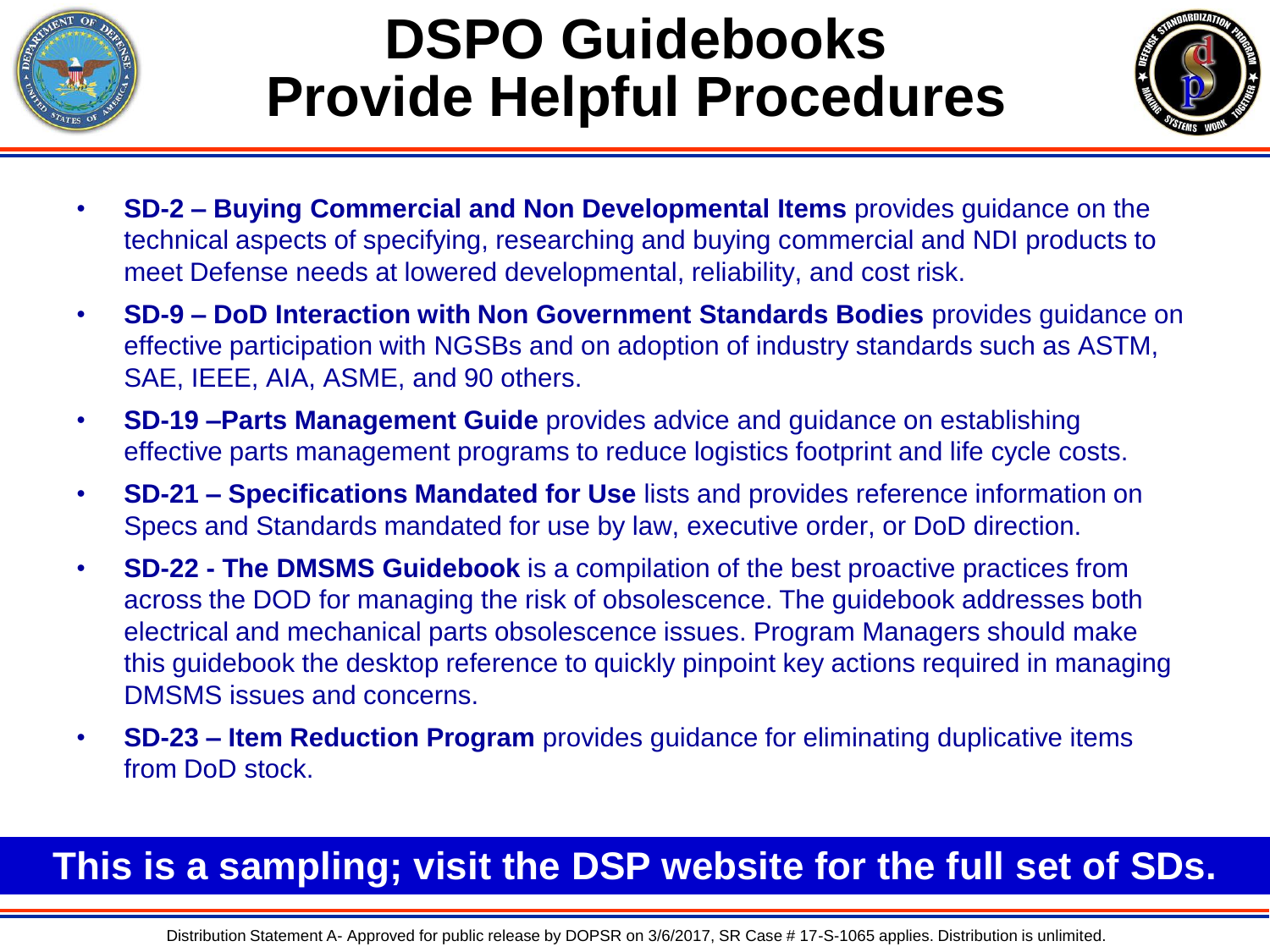![](_page_10_Picture_0.jpeg)

![](_page_10_Picture_2.jpeg)

#### • **DAU Courses**

- PQM 103, "Defense Specification Management"
- PQM 104, "Specification Selection and Application"
- PQM 202, "Commercial and Nondevelopmental Item Acquisition"
- PQM 203, "Preparation of Commercial Item Descriptions"
- PQM 212, "Market Research"

#### • **DAU Continuous Learning Modules**

- DMSMS
- Others being developed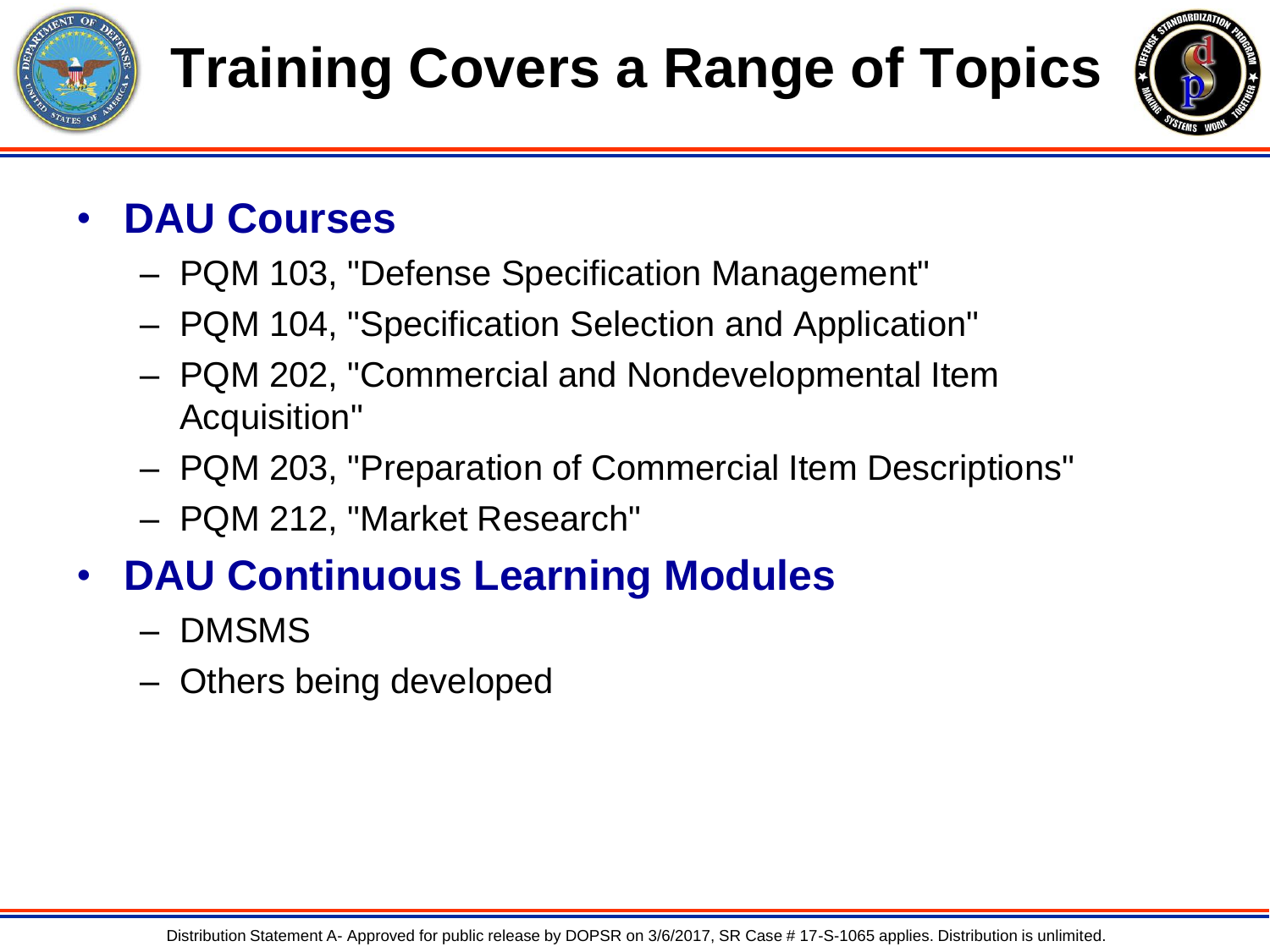![](_page_11_Picture_0.jpeg)

![](_page_11_Picture_2.jpeg)

- **Navy Self-Contained Breathing Apparatus**
- **Aircraft Batteries and Components**
- **Army Battery Standardization**
- **Hull Mechanical and Electrical Equipment Standardization Program**
- **Army Tactical Vehicle Blackout Light**
- **The Virginia Class Submarine Program**
- **Common Air Defense Interrogator**
- **Consolidated Acquisition of Standards-Related Information**
- **Obsolescence Management for Virginia-Class Submarines**
- **Alternative Sustainable Plating for Electrical Connectors**
- **Common Parts Catalog for Industry Shipyards**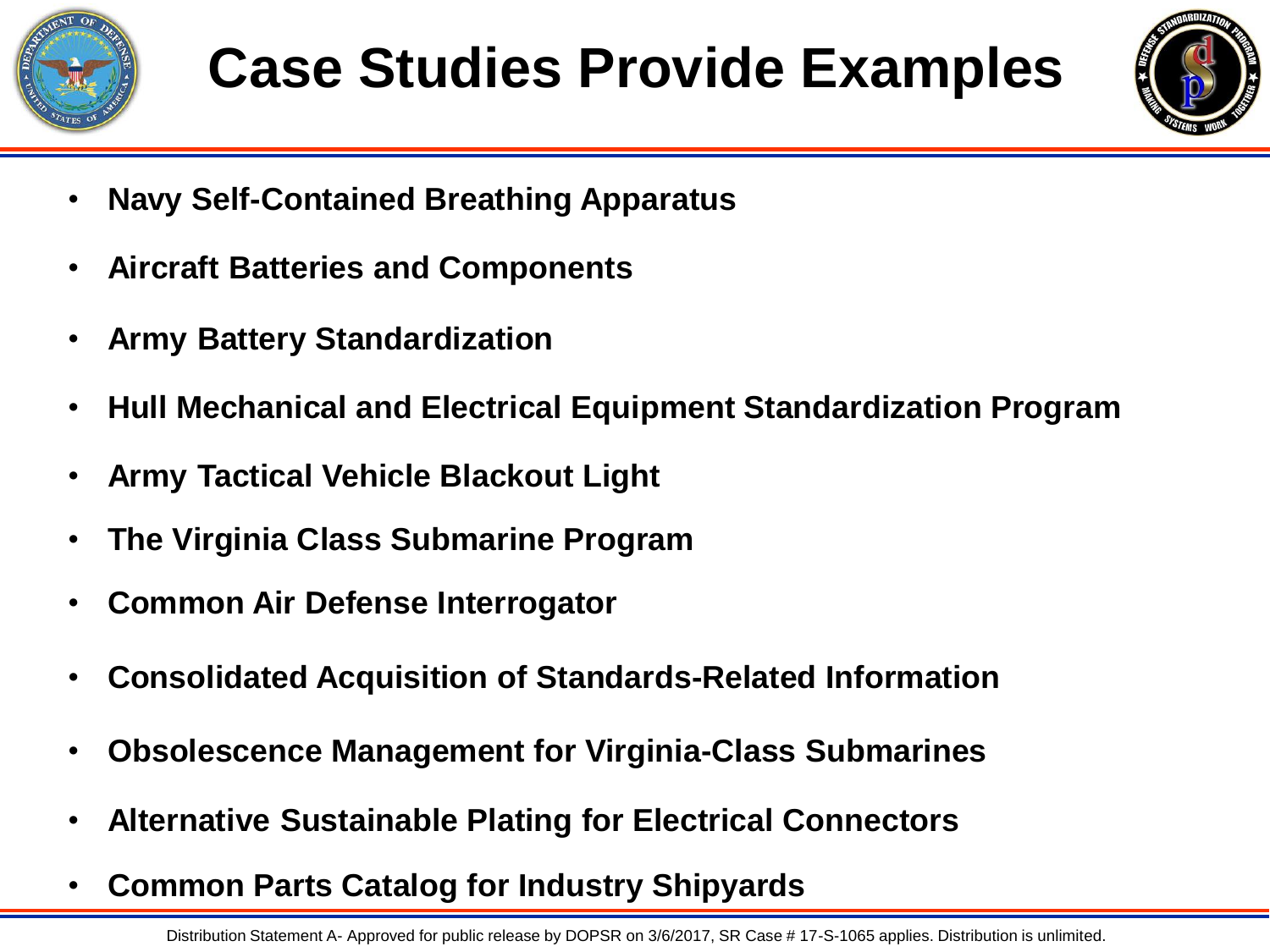![](_page_12_Figure_0.jpeg)

![](_page_12_Picture_2.jpeg)

- **Responsible for defining enterprise-wide standardization objectives and strategies for a designated commodity area**
- **Current Joint Standardization Boards (JSB)**
	- Aerial Refueling Systems
	- Intermodal Equipment
	- Medical Materiel/Equipment
	- Microcircuits and Semiconductors
	- Mobile Electric Power (MEP) Generating Sources
	- Tactical Rigid Wall, Soft, and Hybrid Shelters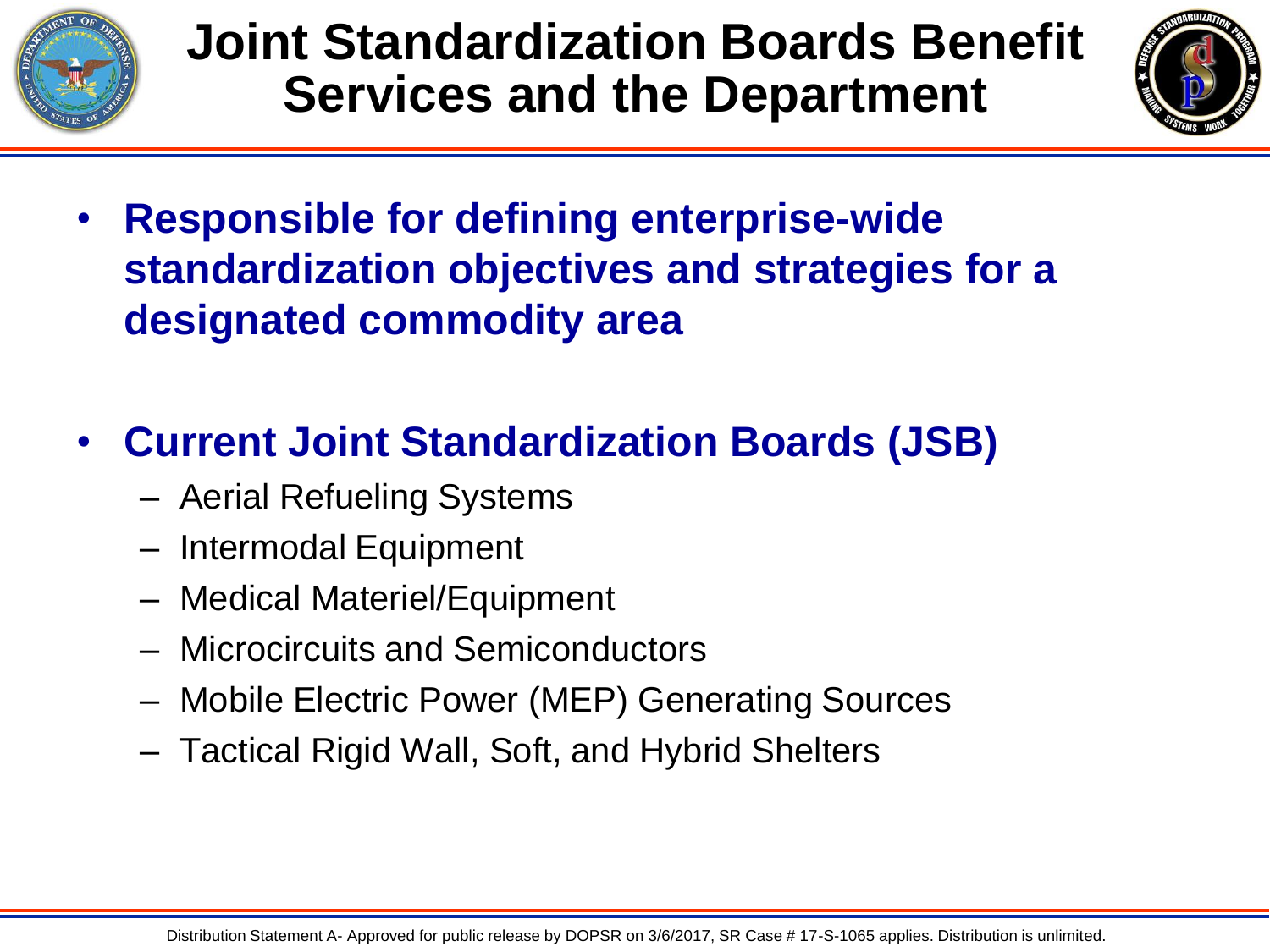![](_page_13_Picture_0.jpeg)

## **NATO Standardization Supports Coalition Interoperability**

![](_page_13_Picture_2.jpeg)

- **NATO Committee for Standardization – Support Head Of Delegation.**
- **Allied Committee 327 – Life Cycle Systems Management – Head Of Delegation**
- **Standardization Management Group – Chair**
	- AAP-03 Writing Team
	- Standardization Strategy
- **Standardization Within NATO Training Course for US participants.**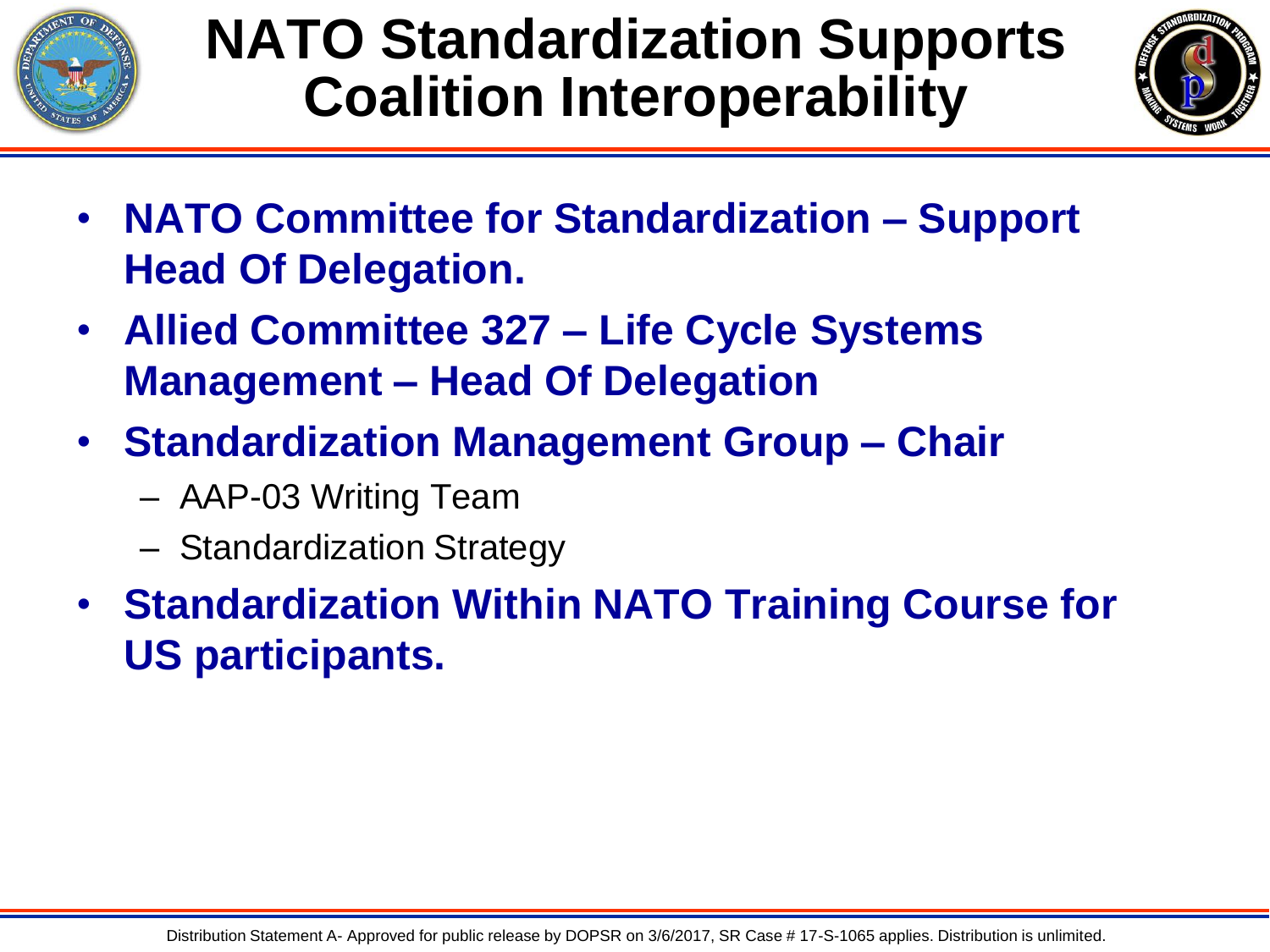![](_page_14_Picture_0.jpeg)

#### **DSPO Represents DoD at Standards Developing Organizations**

![](_page_14_Picture_2.jpeg)

#### • **ANSI – American National Standards Institute**

- Committee on Education
- Conformity Assessment Policy Committee
- Executive Standards Council
- US National Committee of the International Electrical Technical Commission
- Board of Directors
- Gov Forum
- **ASTM International**
	- Board of Directors Past Chairman
	- Committees on: Corrosion, Aerospace, Unmanned Aerial Systems
- **SAE International – Society of Automotive Engineers**
	- Aerospace Council
	- Technical Standards Board
	- Board of Directors
	- Aerospace VP
- **Institute for Electrical and Electronics Engineers**
	- Board of Governors Past member
- **AIA – Aerospace Industries Association**
	- Strategic Standardization Forum for Aerospace
- **PRI – Qualification Policy Management Committee**
- **AIAA – Standards Executive Council**
- **Society of Manufacturing Engineering**
- **Standards Engineering Society**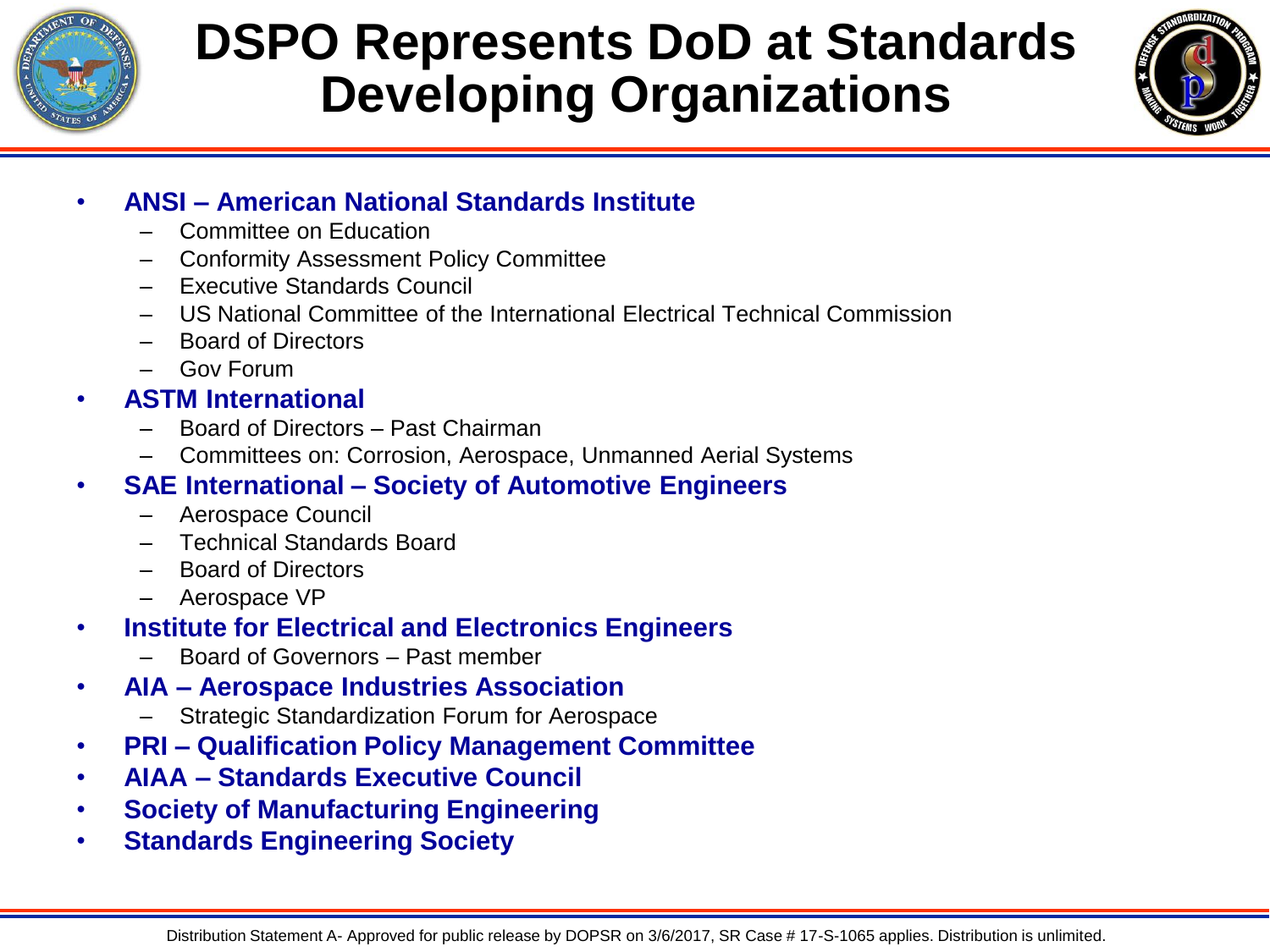![](_page_15_Picture_0.jpeg)

#### **Ongoing Activities related to NDAA for FY 2017, Section 875**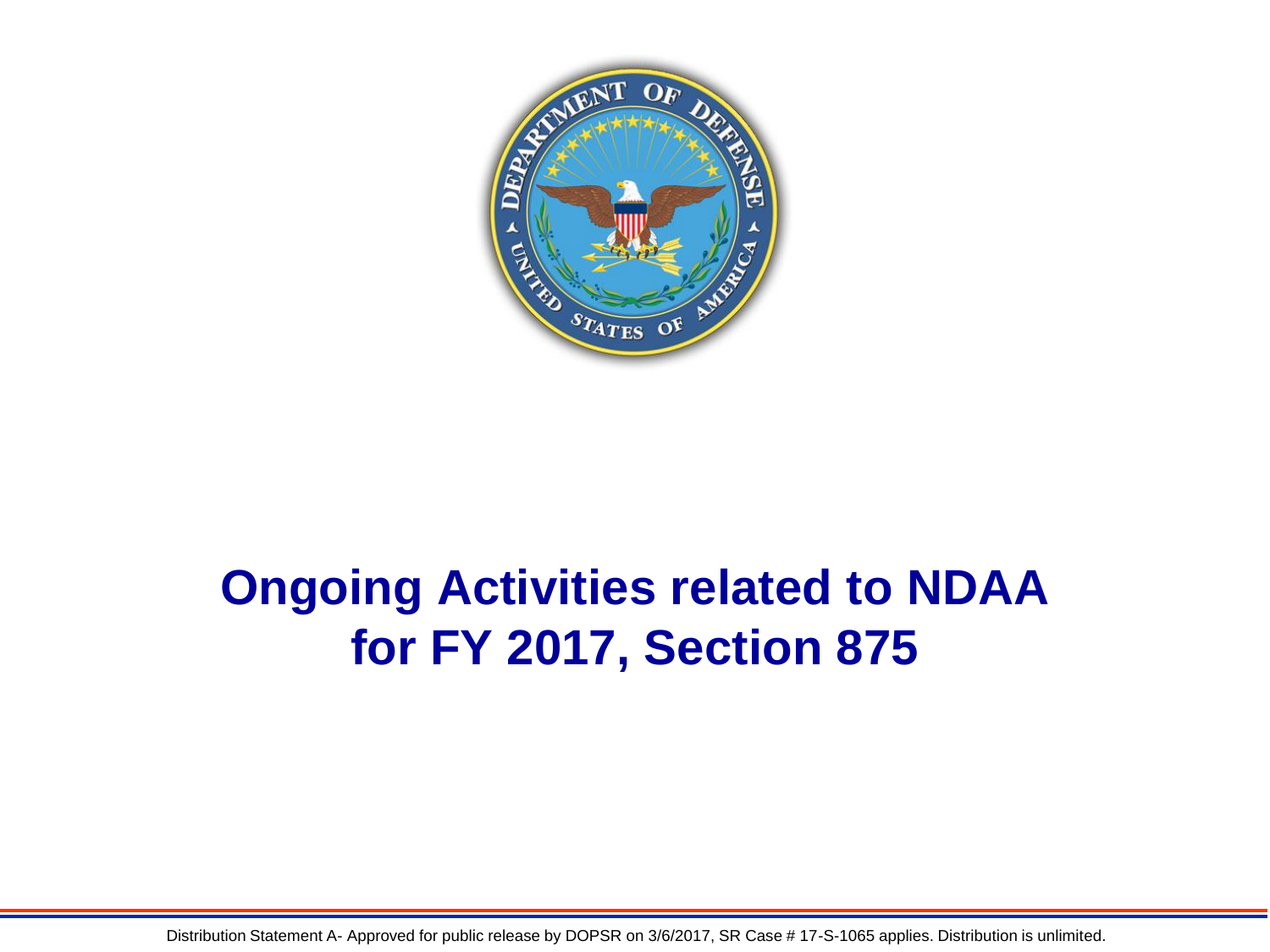![](_page_16_Picture_0.jpeg)

## **Performance Specifications and Standards**

![](_page_16_Picture_2.jpeg)

Section 875. (a) "The Secretary of Defense shall ensure that the Department of Defense uses **performance** and commercial **specifications and standards in lieu of military specifications and standards**…"

Federal and DoD Policy already requires use of performance specifications and limits use of military specifications:

- DoD Directive 5000.01, Defense Acquisition System paragraph E1.1.16
	- "When using performance-based strategies, contract requirements shall be stated in performance terms, limiting the use of military specifications and standards to Government-unique requirements only."
- DoD Manual 4120.24, Defense Standardization Program Procedures
	- Enclosure 4, paragraph 7, "Pursuant to DoDD 5000.01, requirements must be written in performance terms. SD-15 provides guidance on writing performance requirements."
	- Enclosure 7, paragraph 1.f gives preference to performance specifications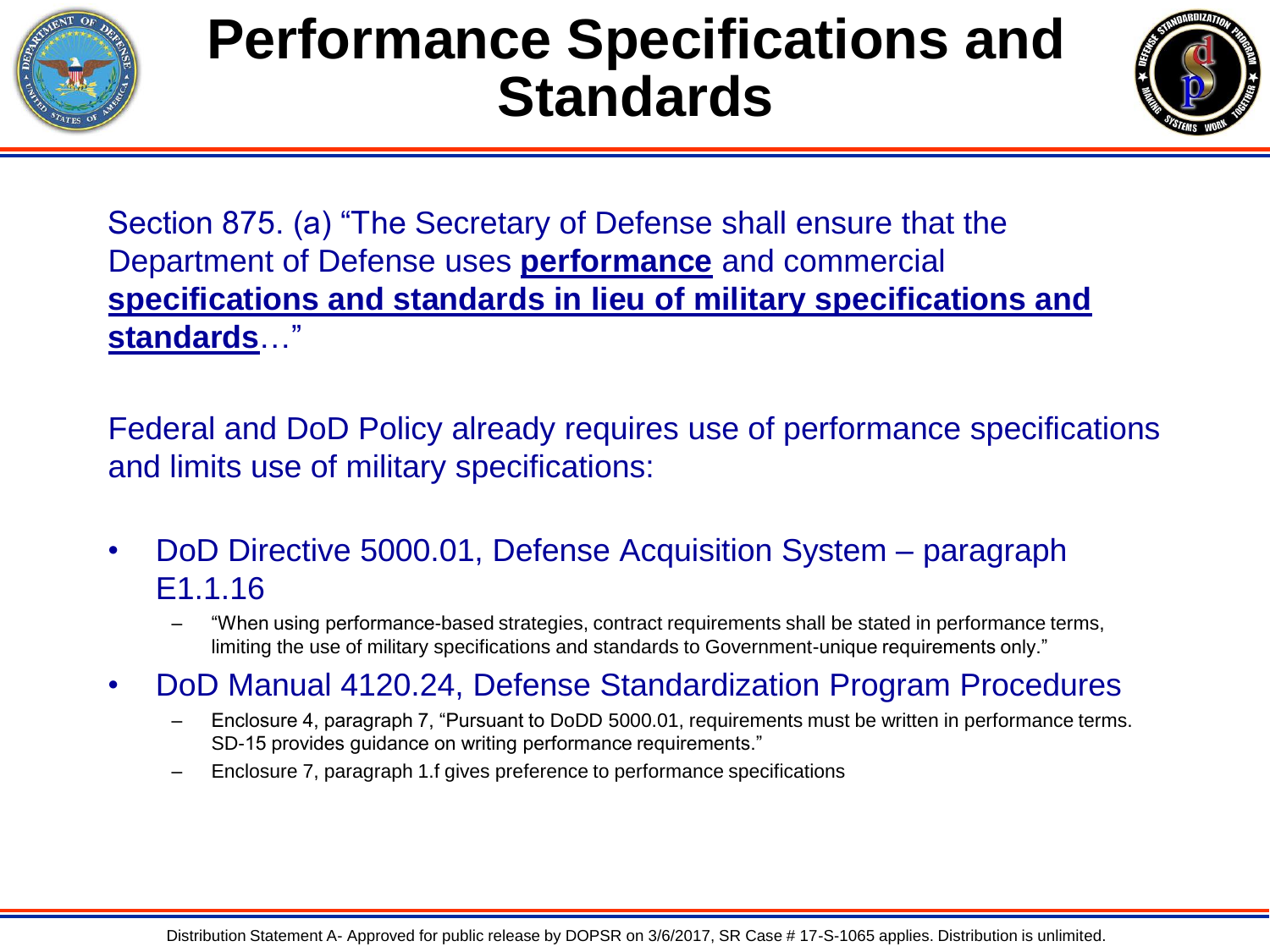![](_page_17_Picture_0.jpeg)

### **Performance Specifications and Standards**

(Continued)

![](_page_17_Picture_3.jpeg)

- **FAR paragraph 11.101(a) on Order of Precedence for Requirements Documents already requires this**
	- "(a) Agencies may select from existing requirements documents, modify or combine existing requirements documents, or create new requirements documents to meet agency needs, consistent with the following order of precedence:
		- o (1) Documents mandated for use by law.
		- o (2) Performance-oriented documents
		- o (3) Detailed design-oriented documents.
		- o (4) Standards, specifications and related publications issued by the Government outside the Defense or Federal series for the non-repetitive acquisition of items."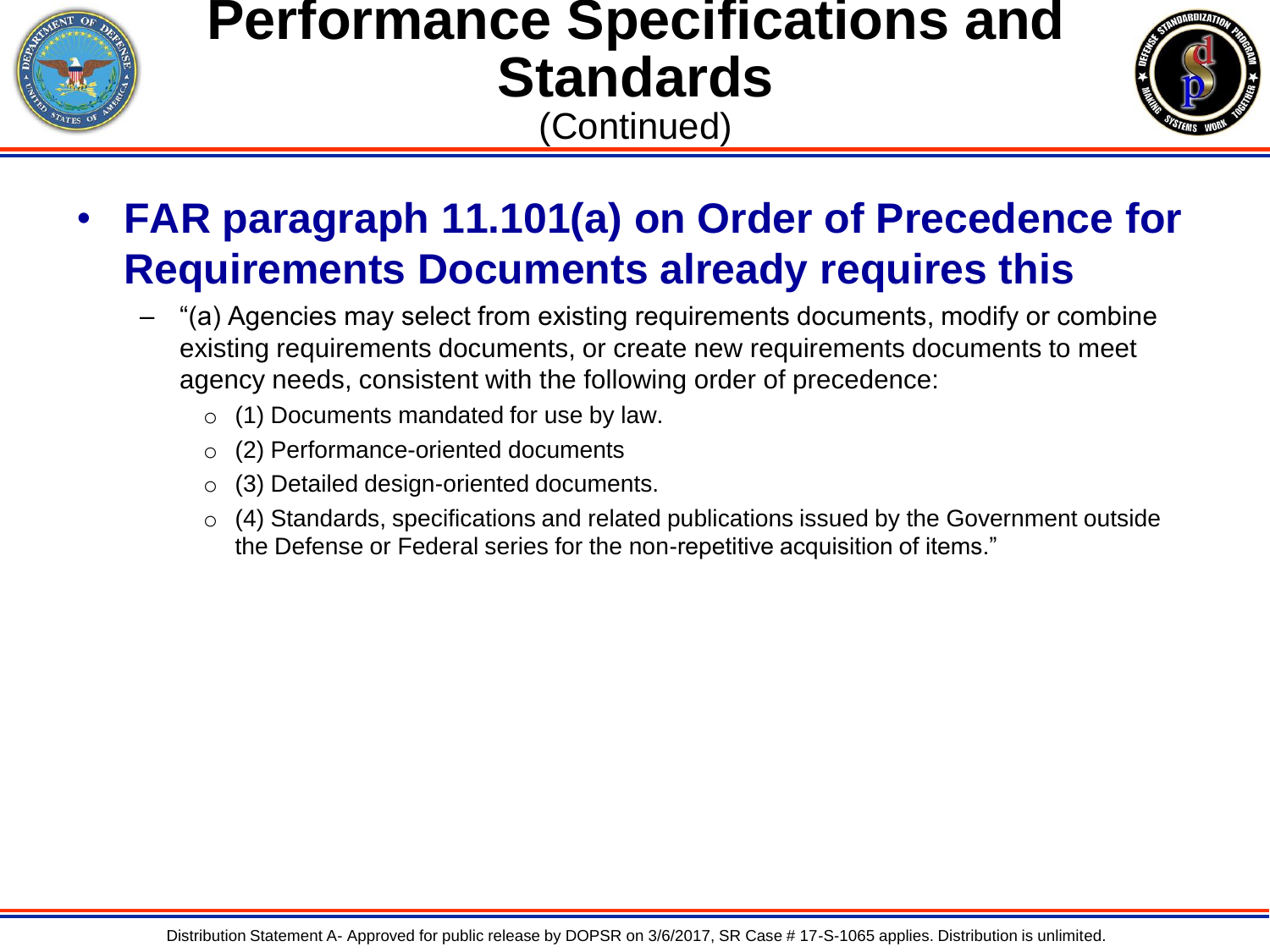![](_page_18_Picture_0.jpeg)

![](_page_18_Picture_2.jpeg)

Section 875. (a) "The Secretary of Defense shall ensure that the Department of Defense uses performance and **commercial specifications and standards** in lieu of military specifications and standards…"

Public Law, OMB Circular, and DoD Direction Already require use of nongovernment standards – and we're quite successful at it:

- **Public Law 104-113, "National Technology Transfer and Advancement Act," March 7, 1996, Section 12(d) already requires this** 
	- Preference for developing and using non-government standards instead of government specifications and standards
- **OMB Circular A-119, Federal Participation in the Development and Use of Voluntary Consensus Standards and in Conformity Assessment Activities**
	- all Federal agencies must use voluntary consensus standards in lieu of government-unique standards in their procurement and regulatory activities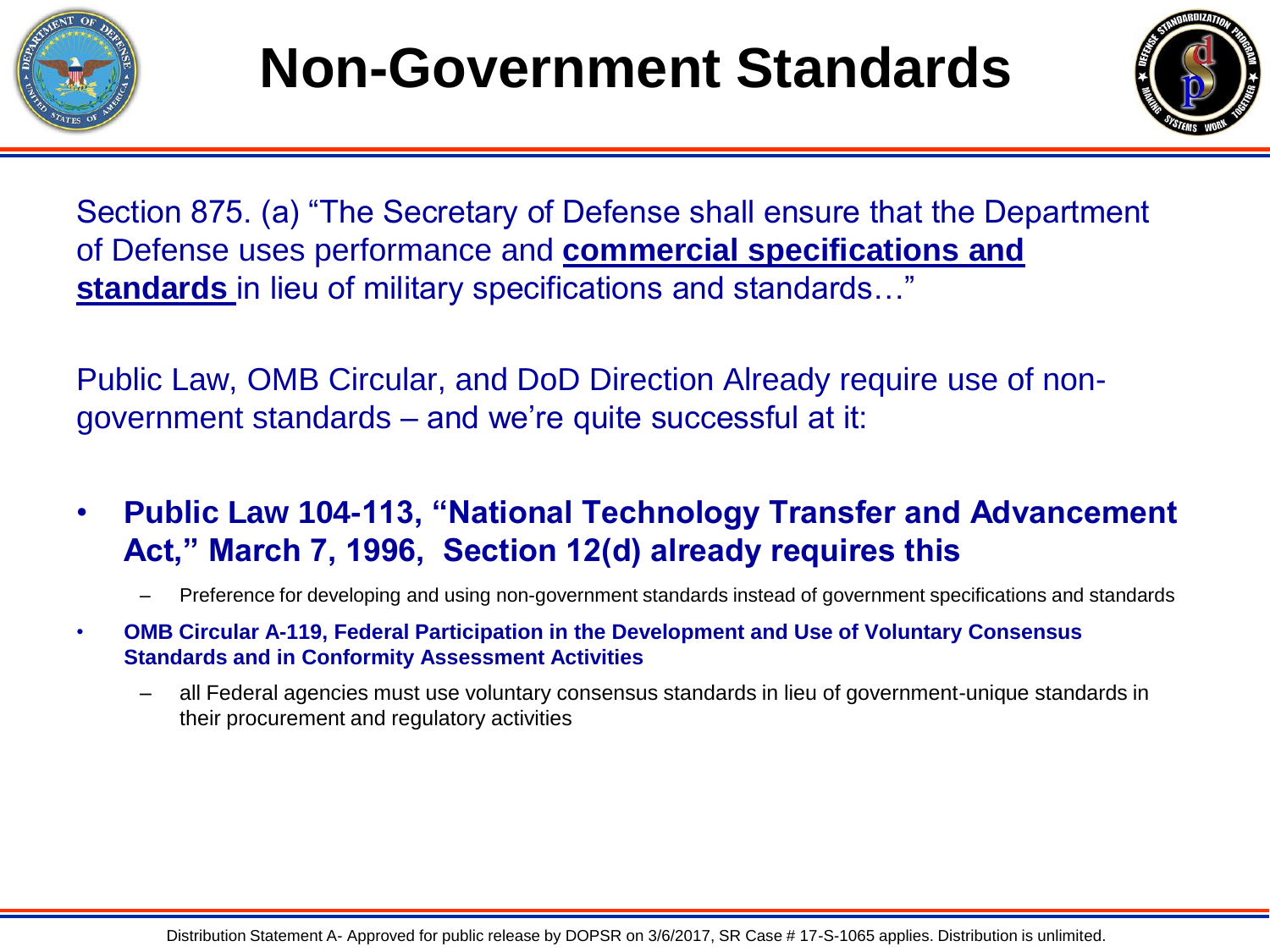![](_page_19_Picture_0.jpeg)

#### **Non-Government Standards** (Continued)

![](_page_19_Picture_2.jpeg)

- Federal Acquisition Regulation (FAR) paragraph 11.101(b) on Order of Precedence for Requirements Documents already requires this
	- "In accordance with OMB Circular A-119, "Federal Participation in the Development and Use of Voluntary Consensus Standards and in Conformity Assessment Activities," and Section 12(d) of the National Technology Transfer and Advancement Act of 1995, Pub. L. 104-113 (15 U.S.C. 272 note), agencies must use voluntary consensus standards, when they exist, in lieu of Government-unique standards, except where inconsistent with law or otherwise impractical."
- DoD policy in DoD Instruction 4120.24, Defense Standardization Program (DSP) already requires this
	- Implements the OMB Circular and Public Law 104-113
- DoD has adopted over 8300 non-government standards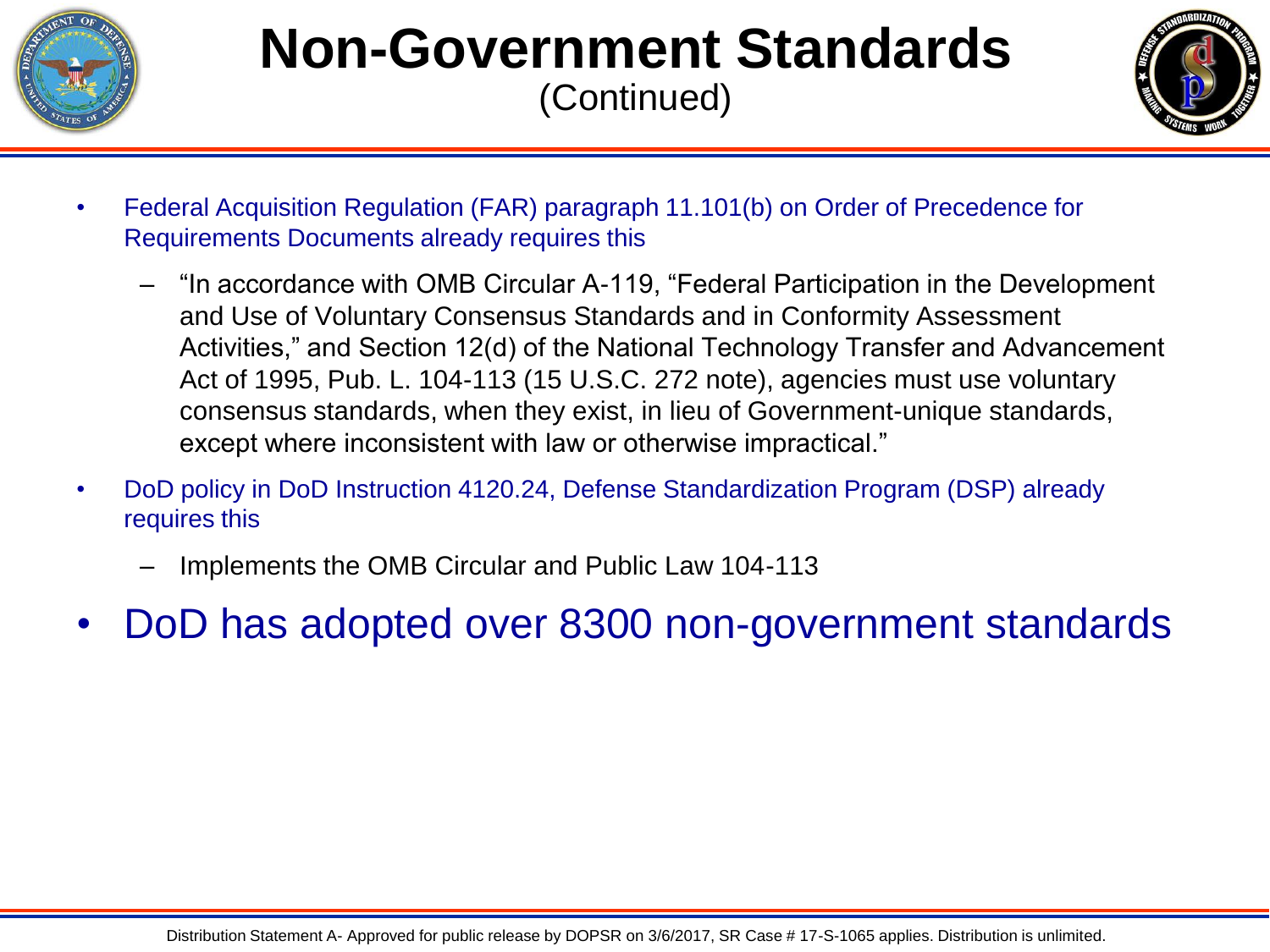![](_page_20_Picture_0.jpeg)

#### **Other Efforts Implementing Intent of FY17 NDAA, SEC 875**

![](_page_20_Picture_2.jpeg)

- Under MilSpec Reform (1994-2000), over 29,000 military specifications and standards were assessed
	- 6100 military specifications and standards were canceled without replacement
	- 3500 military specifications and standards were superseded by non-government standards, performance specifications, commercial item descriptions, or guidance handbooks
- Defense Standardization Council (DSC) jointly reviewed and decided fate of 110 military specifications and standards identified by 1994 Coopers & Lybrand study as cost drivers
	- 85 documents were canceled or superseded by non-government standards, performance specifications, or guidance handbooks
	- Only DSC can authorize reinstatement of these documents
- Since 1995, DSC has authorized reinstatement of only 3 military standards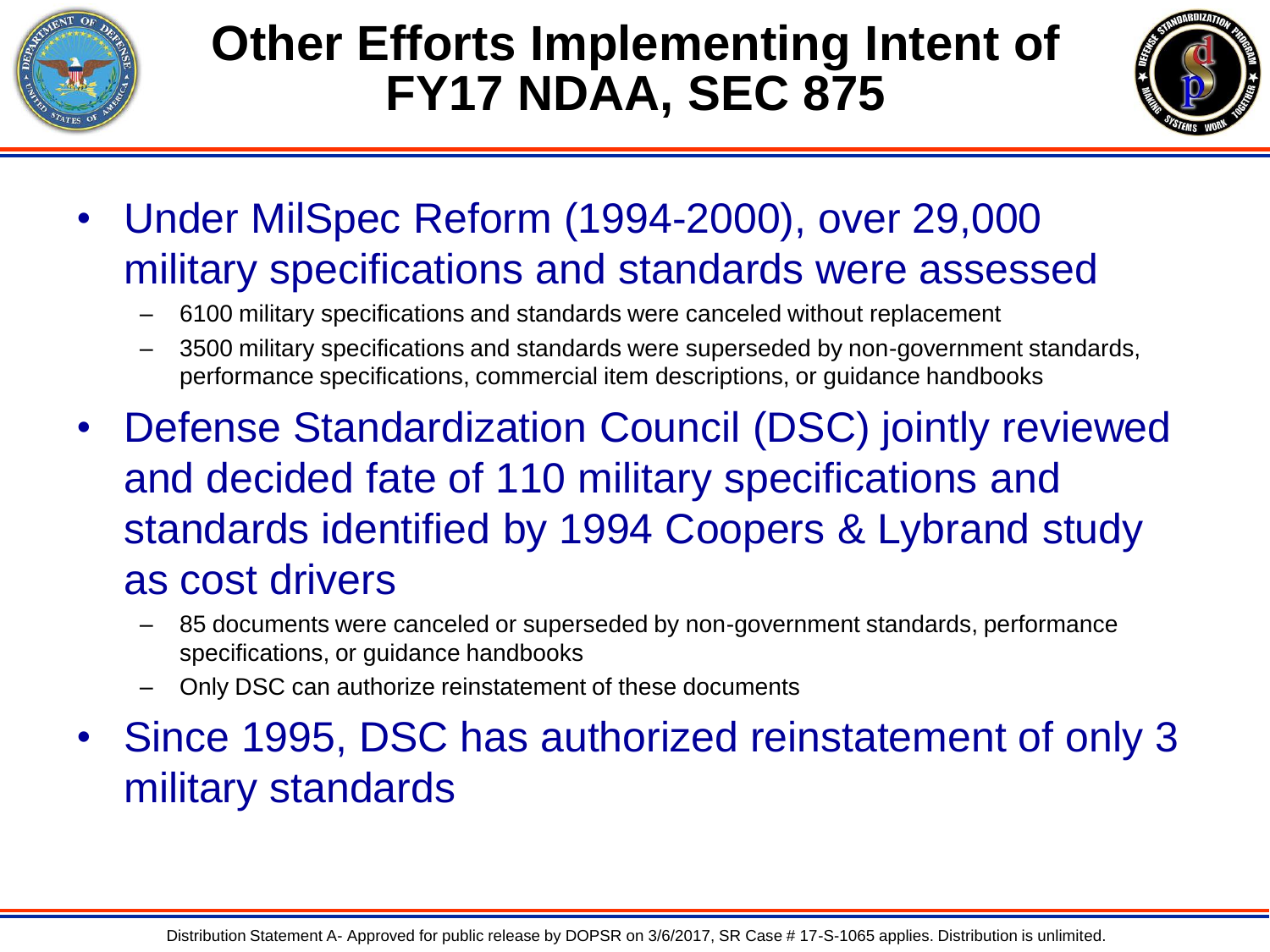![](_page_21_Picture_0.jpeg)

# **Limit Use of Military Specifications**

![](_page_21_Picture_2.jpeg)

- SEC. 875. (b)(1) Mil Specs shall be used only when there is no acceptable non-Government standard
- Federal Acquisition Regulation (FAR) paragraph 11.101(b) on Order of Precedence for Requirements Documents already requires this
	- "In accordance with OMB Circular A-119, "Federal Participation in the Development and Use of Voluntary Consensus Standards and in Conformity Assessment Activities," and Section 12(d) of the National Technology Transfer and Advancement Act of 1995, Pub. L. 104-113 (15 U.S.C. 272 note), agencies must use voluntary consensus standards, when they exist, in lieu of Government-unique standards, except where inconsistent with law or otherwise impractical."
- DoD policy in DoD Instruction 4120.24, Defense Standardization Program (DSP) already requires this
	- Implements the OMB Circular and Public Law 104-113
- DoD has adopted over 8300 non-government standards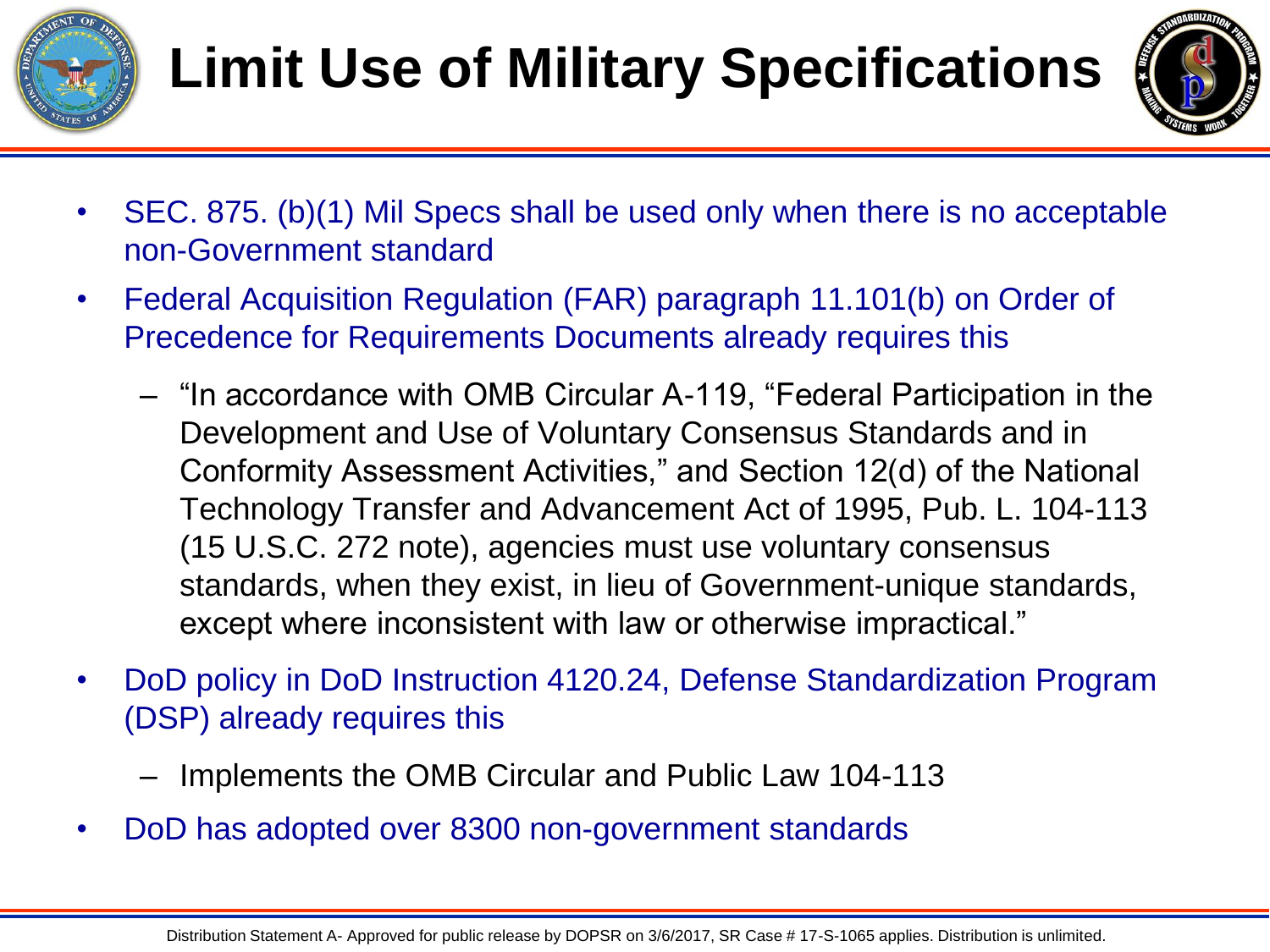![](_page_22_Picture_0.jpeg)

![](_page_22_Picture_2.jpeg)

- **Sec. 875 (b)(2) Waiver - …for the use of Mil Specs…approved by MDA, SAE, or USD(AT&L)**
	- Implementation under review
- **Policies, Processes and Practices implemented under Acq Reform provide controls:**
- **Defense Standardization Council (DSC) created to oversee standardization**
	- Provides senior management oversight and direction for implementing the Defense Standardization Program and other initiatives related to DoD specifications and standards.
	- Chaired by Deputy Assistant Secretary of Defense (Systems Engineering)
	- Participants are senior officials designated by Military Departments and Defense Agencies as Component Standardization Executives.
	- Review of existing documents required every 5 years (matches ANSI Best Practice) for need, adequacy and accuracy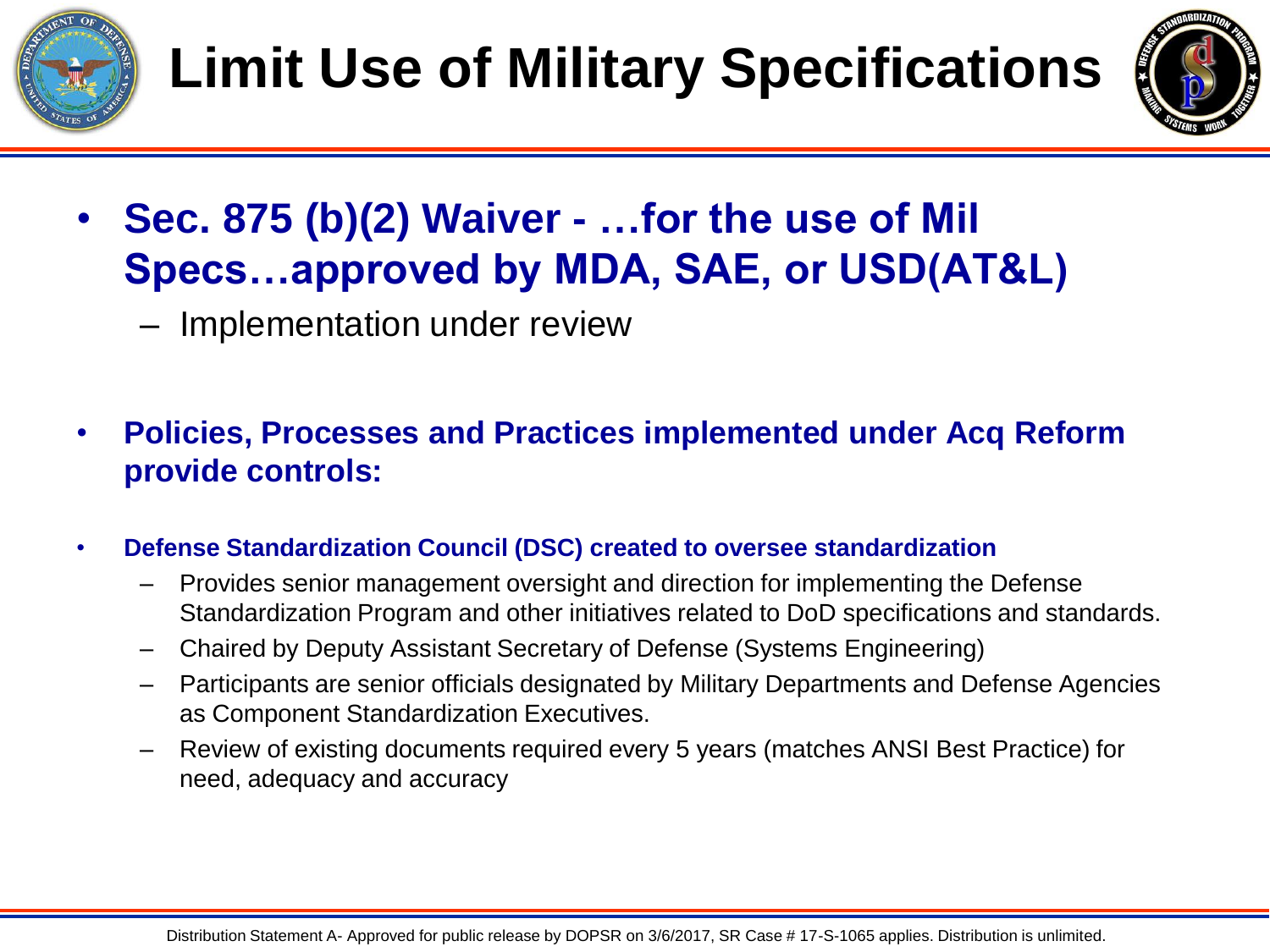![](_page_23_Picture_0.jpeg)

### **Defense Standardization Governance**

![](_page_23_Picture_2.jpeg)

#### • DSC oversees processes to validate need for new or reinstated military standards

- Military standards canceled by DSC decision can only be reinstated by DSC
- Military standards canceled by Component Standardization Executive (CSE) can be reinstated by that CSE or by DSC decision
- New military standards with DoD-wide application must be approved jointly by DSC
	- o E.g., MIL-STD-3023, High-Altitude Electromagnetic Pulse Protection for Military Aircraft
- New military standards with Service-unique application may be approved by CSE
	- o E.g., MIL-STD-3036, USAF Aircraft Arresting Systems Test Method
	- o E.g., MIL-STD-3045, U.S. Navy Surface Ship Machinery Arrangements
- From 2010-2016, only 15 new military standards have been approved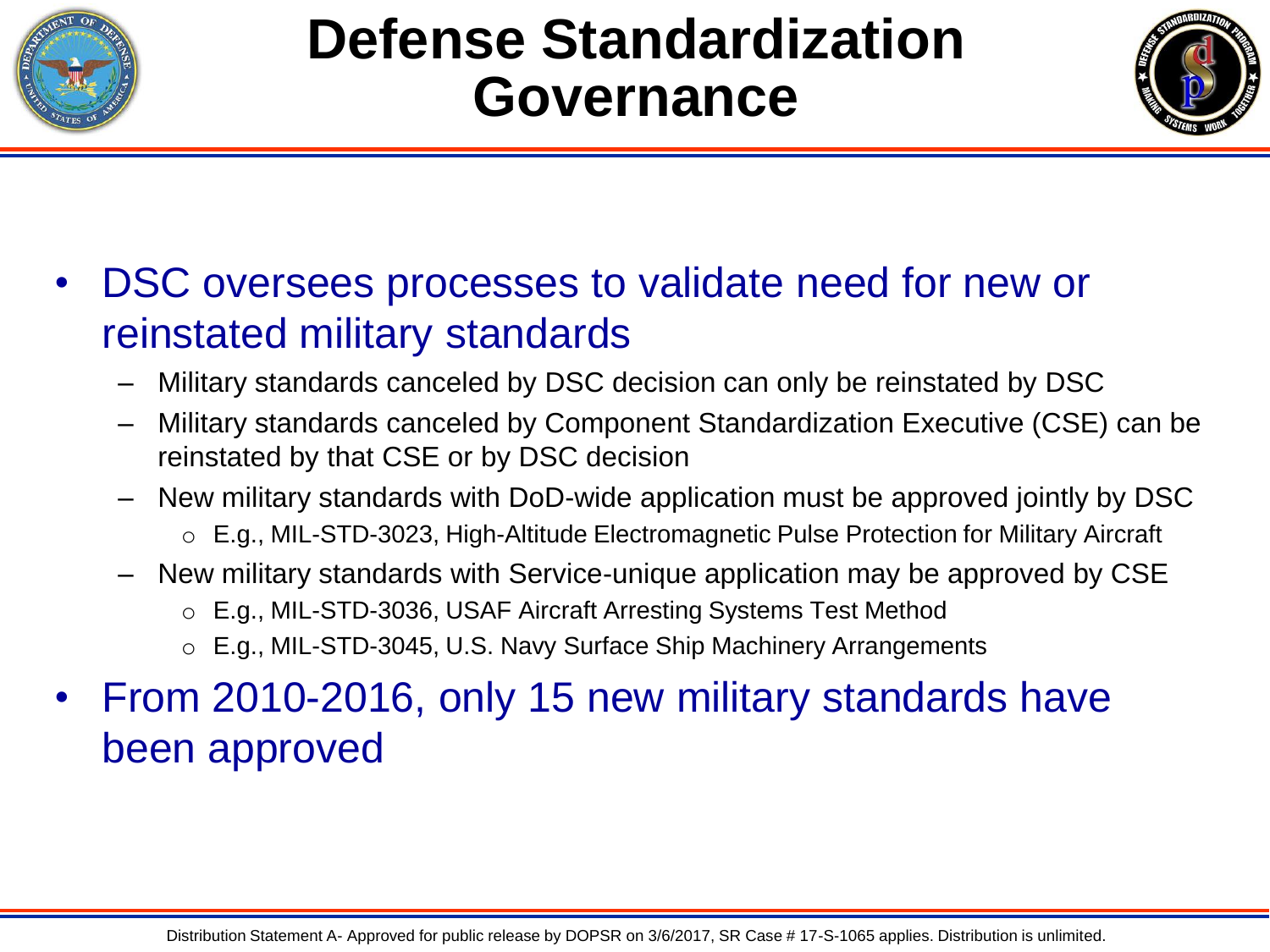![](_page_24_Picture_0.jpeg)

#### **Process to Address Standardization Needs Overseen by the Defense Standardization Council**

![](_page_24_Picture_2.jpeg)

![](_page_24_Figure_3.jpeg)

for Use of Non Government Standards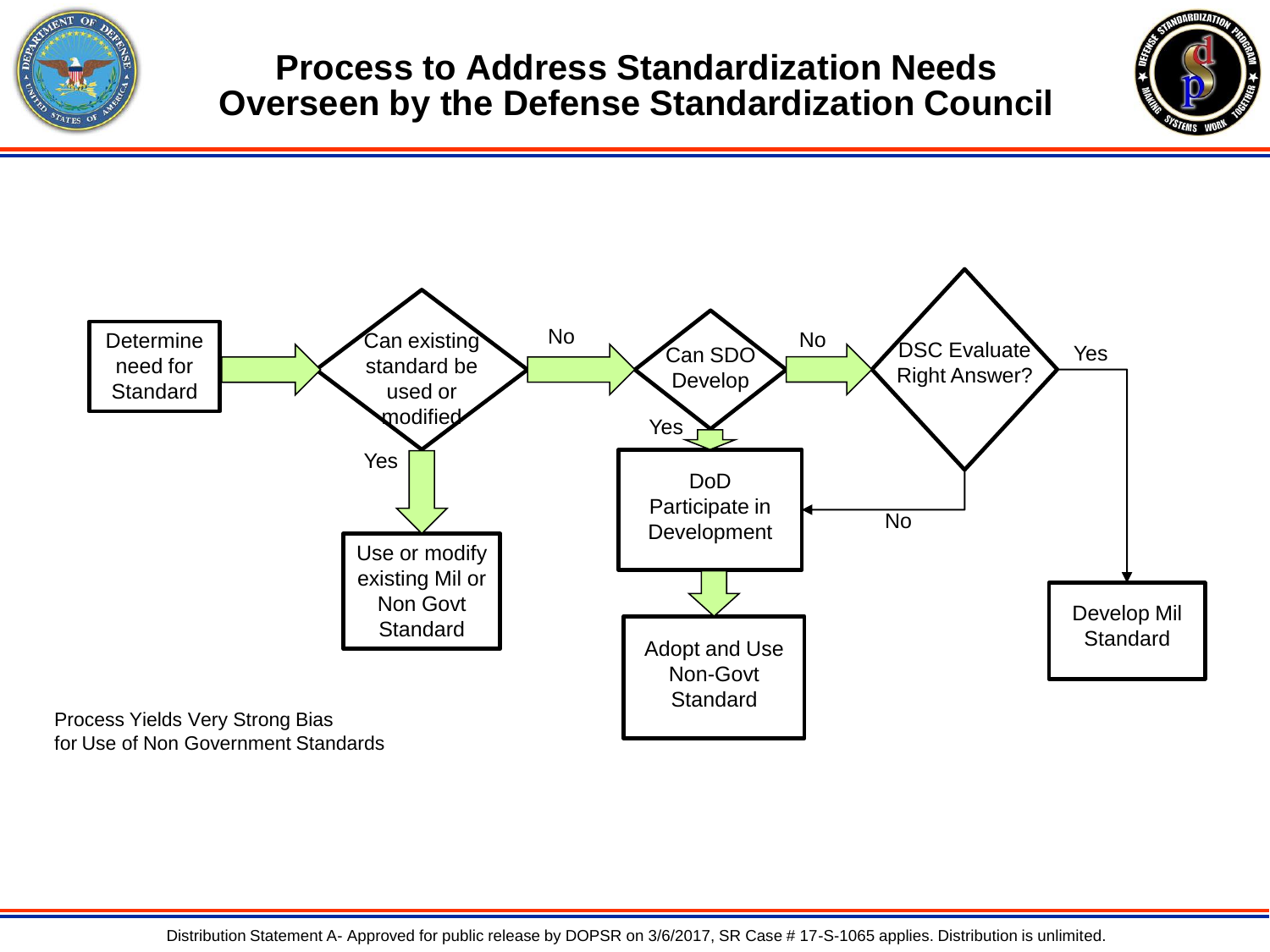![](_page_25_Picture_0.jpeg)

### **Examples of Standards Governance Process**

![](_page_25_Picture_2.jpeg)

- DSC determined need for systems engineering standard for consistent requirements across programs
	- Research indicated IEEE 15288 standard nearly met DoD requirements.
	- DSC established working group to work with industry on existing IEEE technical committee to develop IEEE 15288.1 to satisfy requirements gap.
	- DoD adopted IEEE 15288 and 15288.1.
- DSC determined need for technical reviews and audits standard for consistent requirements across programs
	- Research indicated that a non-government standard did not exist.
	- Several Standards Developing Organizations (SDOs) contacted to determine interest and capability to develop standard.
	- IEEE selected to form government-industry committee to develop new standard IEEE 15288.2.
	- DoD adopted IEEE 15288.2.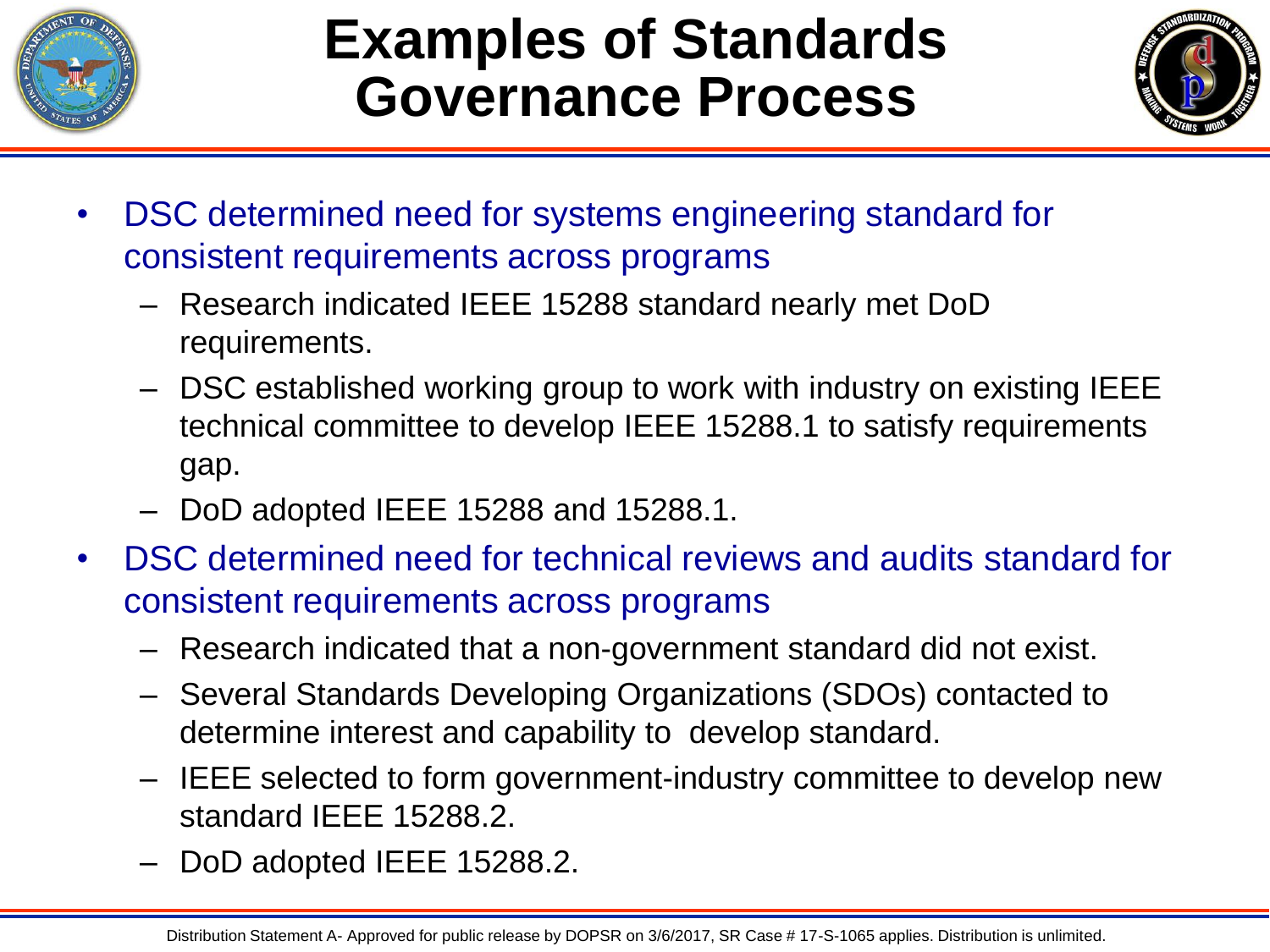![](_page_26_Picture_0.jpeg)

### **Examples of Standards Governance Process**

![](_page_26_Picture_2.jpeg)

- DSC determined need for configuration management standard for consistent requirements across programs
	- Research indicated EIA 649 standard nearly met DoD requirements.
	- DSC established working group to work with industry on existing SAE International committee to develop EIA 649-1 to satisfy requirements gap.
	- DoD adopted SAE EIA 649-1.
- DSC determined need for manufacturing management standard for consistent requirements across programs
	- Research indicated that a non-government standard did not exist.
	- Several SDOs contacted to determine interest and capability to develop standard.
	- SAE International was selected to form a government-industry committee to develop a new standard SAE AS 6500.
	- DoD adopted AS 6500.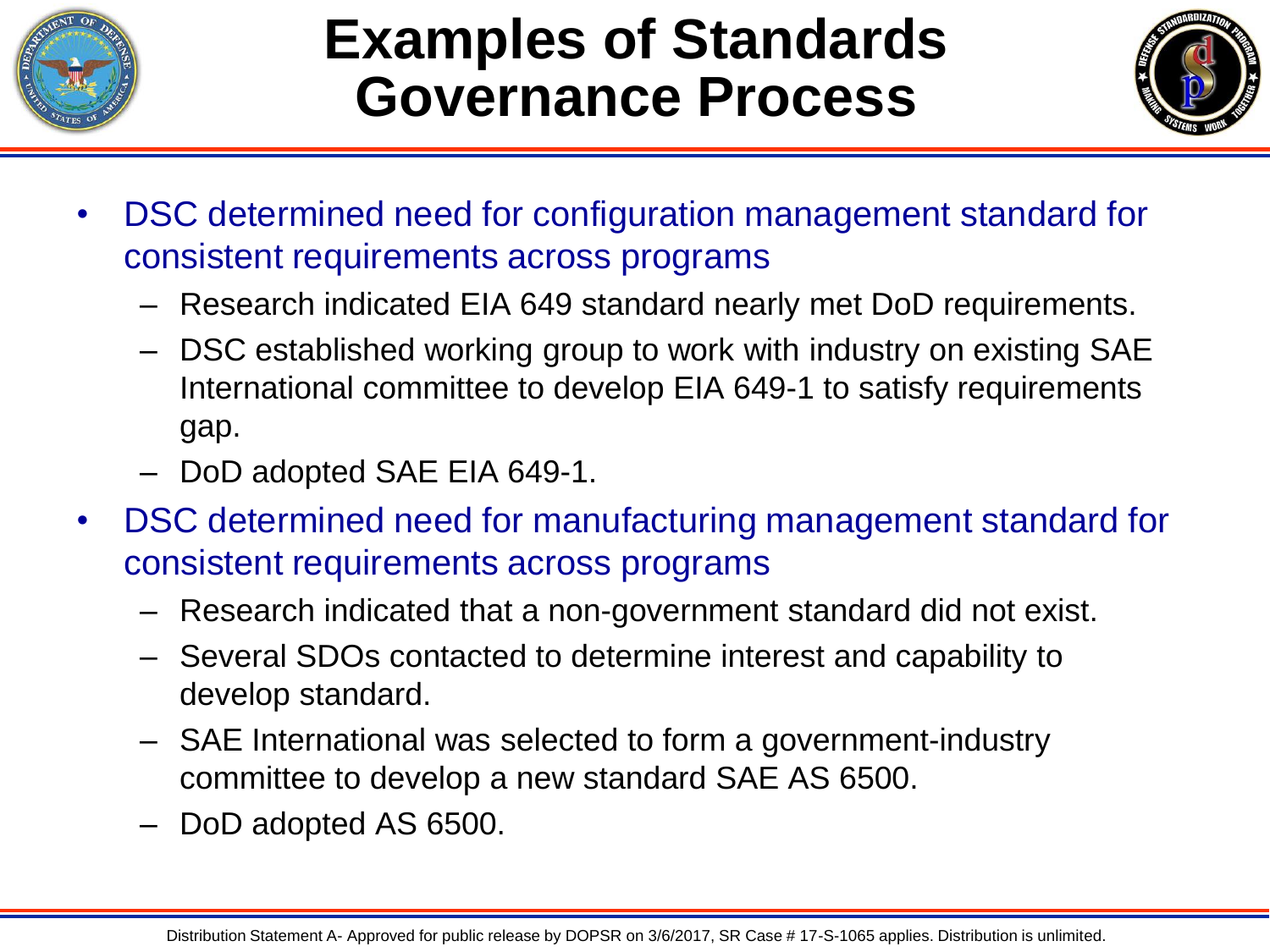![](_page_27_Picture_0.jpeg)

# **Revise DFARS**

![](_page_27_Picture_2.jpeg)

- SEC. 875. (c) USD(AT&L) "shall **revise the Defense Federal Acquisition Regulation Supplement (DFARS)** to encourage contractors to propose nongovernment standards…"
- FAR Contract Clause 52.211-7 already requires this
	- "The Offeror may propose voluntary consensus standards that meet the Government's requirements as alternatives to the Government-unique standards. The Government will accept use of the voluntary consensus standard instead of the Government-unique standard if it meets the Government's requirements unless inconsistent with law or otherwise impractical."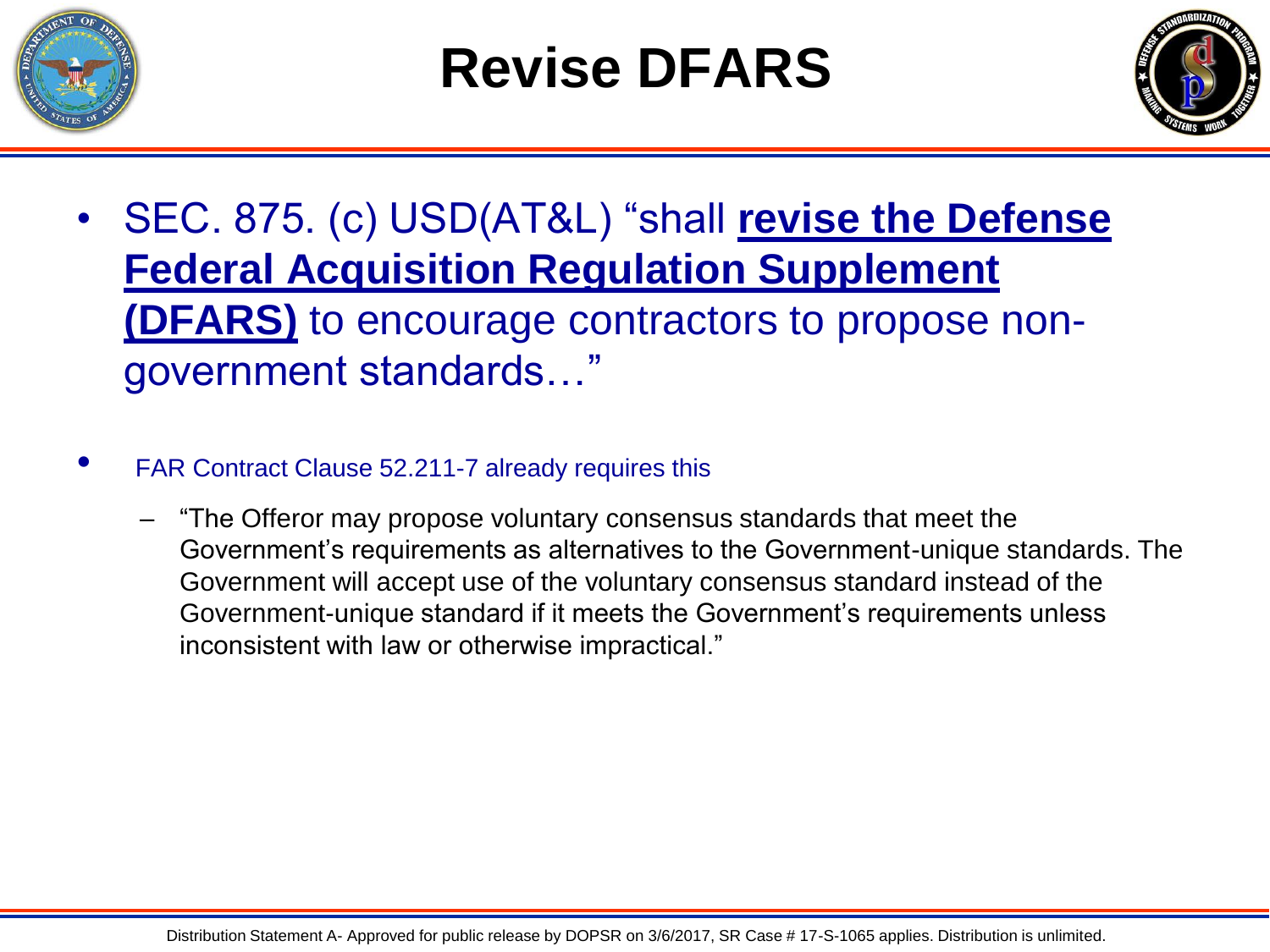![](_page_28_Picture_0.jpeg)

## **Development of Non-Government Standards**

![](_page_28_Picture_2.jpeg)

SEC 875. (d) – The USD)AT&L) "shall **form partnerships** with appropriate industry associations **to develop non-government standards** for replacement of military standards where practicable."

- DoD already participates in over 120 private sector Standards Developing Organizations, such as ANSI, ASME, ASTM, IEEE, ISO, SAE, etc
- Over 1700 military and federal specifications and standards have been canceled and superseded by SAE standards
- Over 500 military and federal specifications and standards have been canceled and superseded by ASTM standards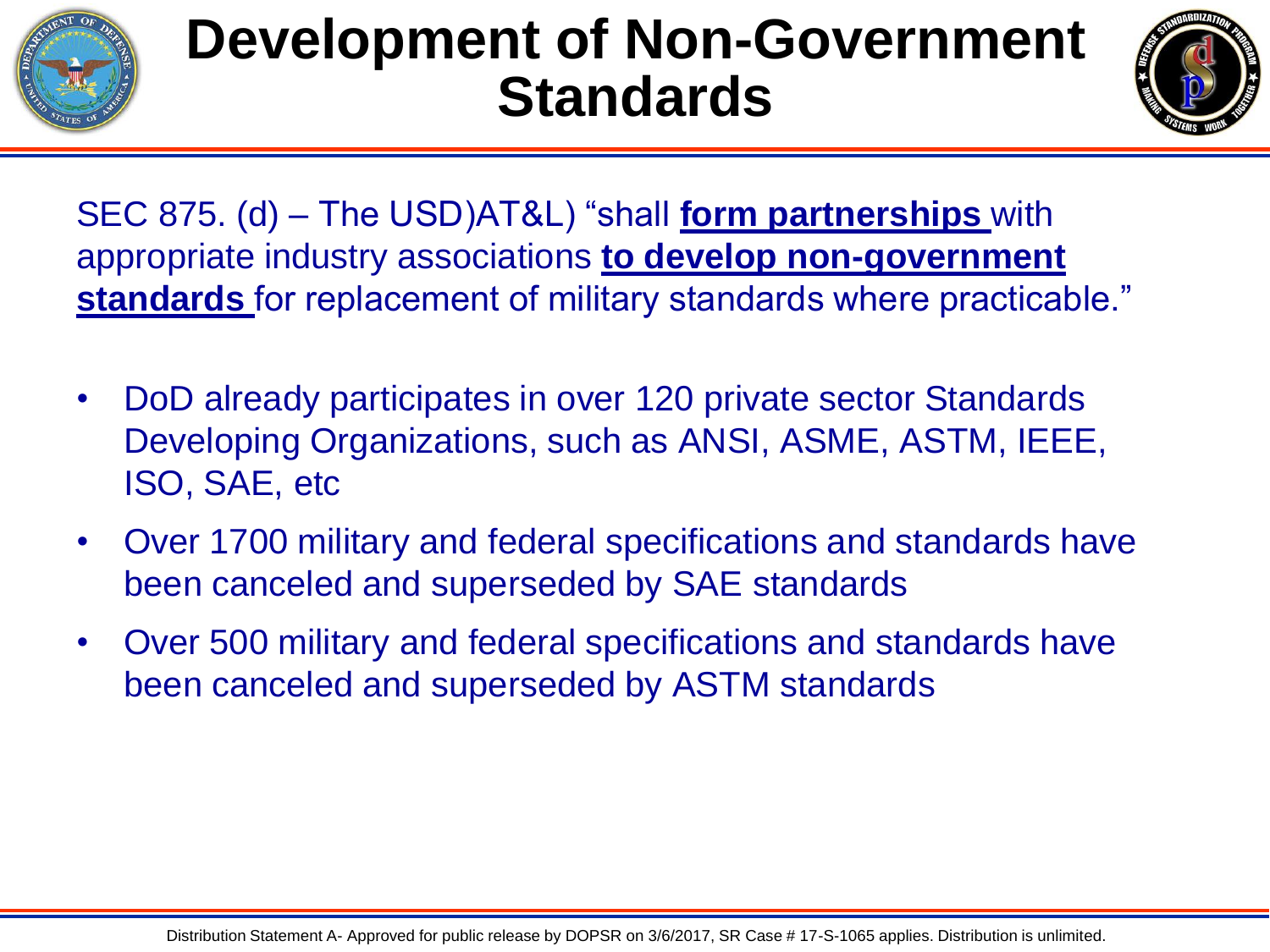![](_page_29_Picture_0.jpeg)

# **Training**

![](_page_29_Picture_2.jpeg)

SEC 875. (e) – USD(AT&L) "shall ensure that **training** and education programs throughout the Department are revised to incorporate specifications and standards reform."

- Since 1994, over 13,000 DoD personnel trained in development and use in non-government standards and performance specifications.
- Defense Acquisition University already has online course, CLE 065, Standardization Documents, that emphasizes preference for using non-government standards and performance specifications.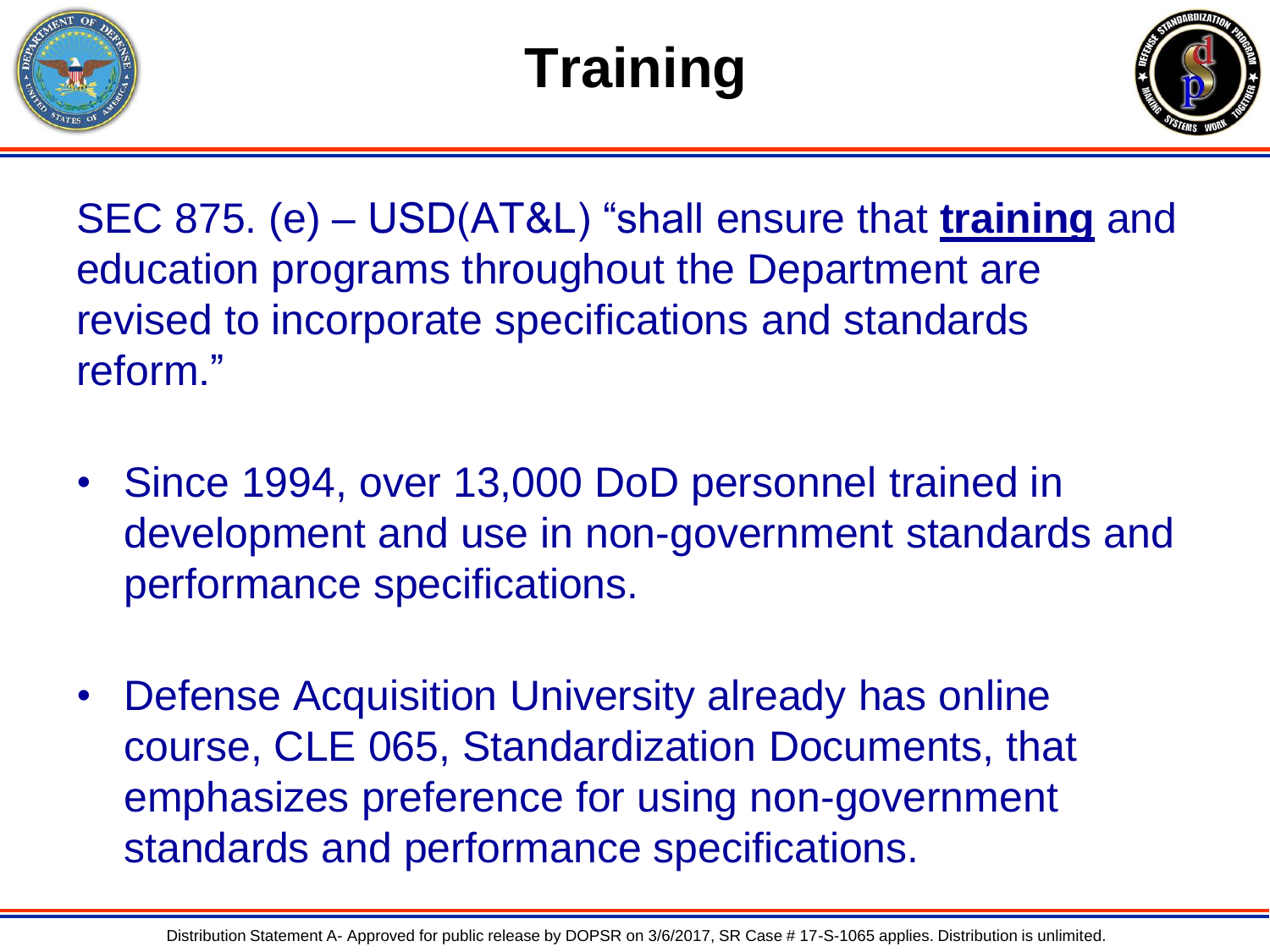![](_page_30_Picture_0.jpeg)

### **Licenses for Access to Non-Government Standards**

![](_page_30_Picture_2.jpeg)

SEC 875. (f) - The Under Secretary of Defense for Acquisition, Technology, and Logistics shall negotiate licenses for standards to be used across the Department of Defense.

DoD has not implemented this. The Defense Standardization Council has identified this as an opportunity that could benefit the Department.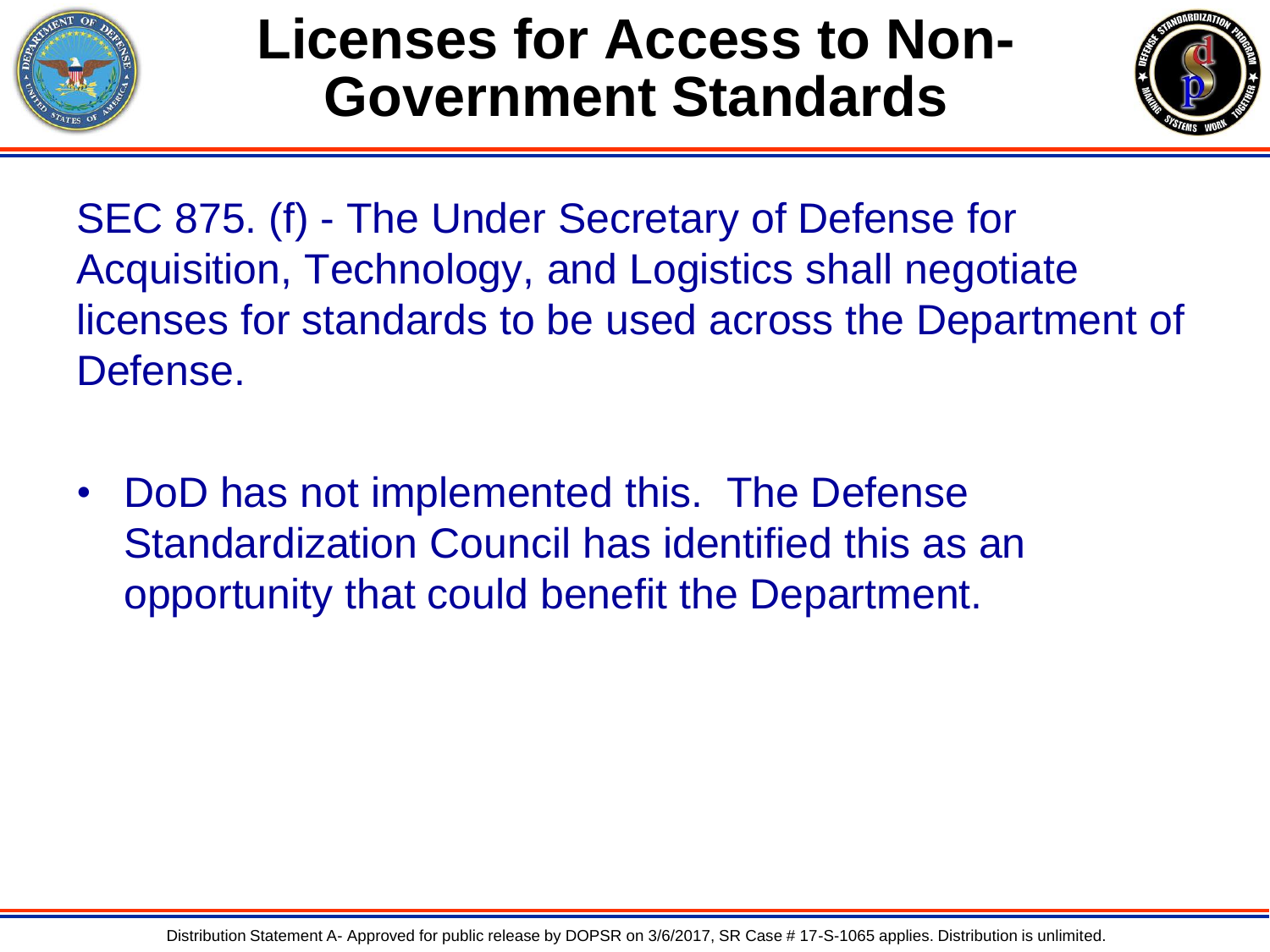![](_page_31_Picture_0.jpeg)

#### *For more information: http://www.dsp.dla.mil/*